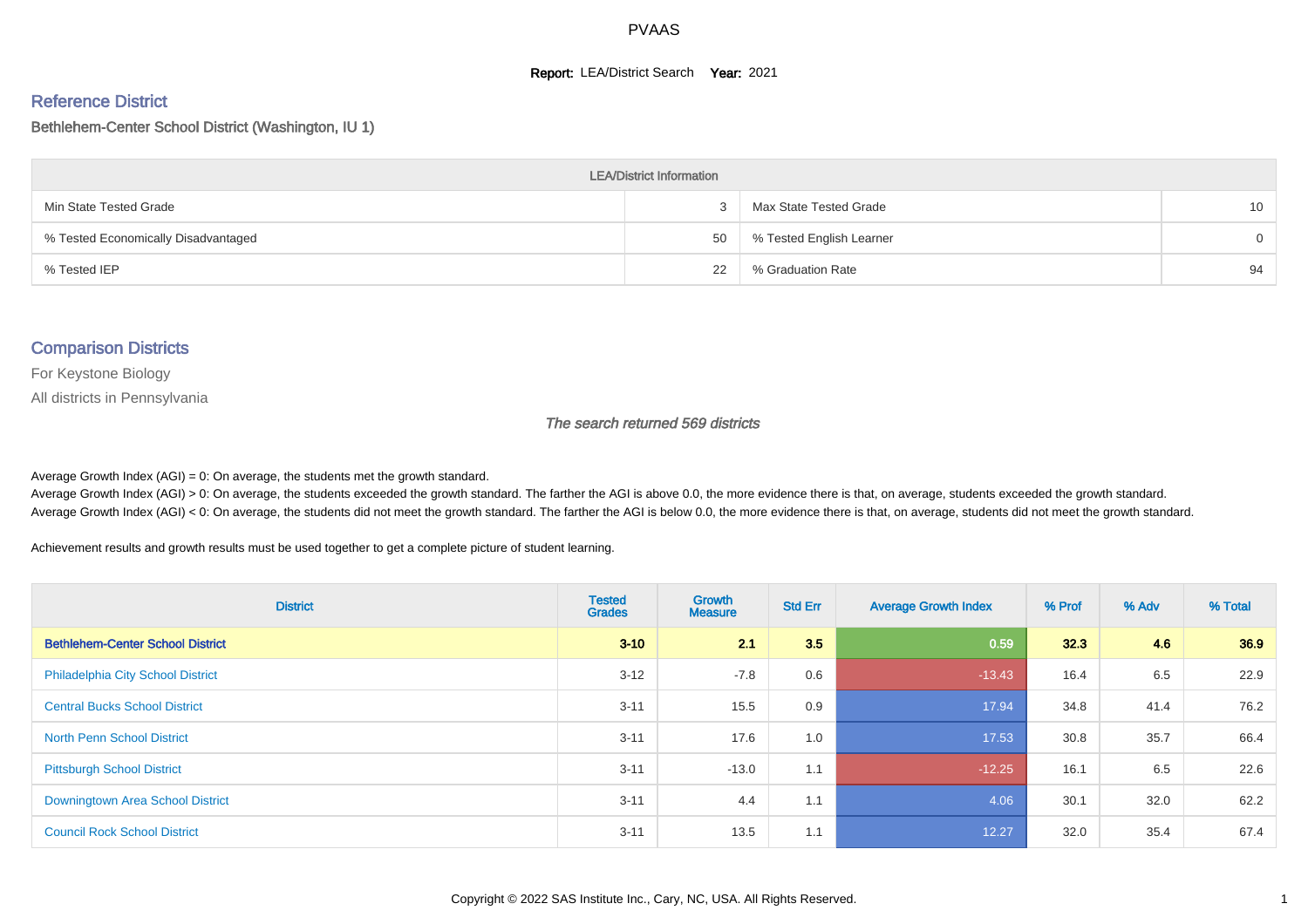| <b>District</b>                           | <b>Tested</b><br><b>Grades</b> | <b>Growth</b><br><b>Measure</b> | <b>Std Err</b> | <b>Average Growth Index</b> | % Prof | % Adv | % Total |
|-------------------------------------------|--------------------------------|---------------------------------|----------------|-----------------------------|--------|-------|---------|
| <b>Bethlehem-Center School District</b>   | $3 - 10$                       | 2.1                             | 3.5            | 0.59                        | 32.3   | 4.6   | 36.9    |
| <b>Bethlehem Area School District</b>     | $3 - 11$                       | $-4.5$                          | 1.1            | $-3.91$                     | 20.4   | 11.3  | 31.7    |
| <b>Parkland School District</b>           | $3 - 11$                       | $-3.7$                          | 1.2            | $-3.17$                     | 31.4   | 30.6  | 62.0    |
| <b>West Chester Area School District</b>  | $3 - 11$                       | $-2.1$                          | 1.2            | $-1.83$                     | 36.4   | 23.2  | 59.6    |
| <b>Reading School District</b>            | $3 - 11$                       | 4.3                             | 1.2            | 3.71                        | 16.8   | 6.0   | 22.8    |
| <b>East Penn School District</b>          | $3 - 11$                       | 8.9                             | 1.2            | 7.61                        | 32.8   | 26.4  | 59.2    |
| <b>Cumberland Valley School District</b>  | $3 - 12$                       | 18.6                            | 1.2            | 15.79                       | 31.3   | 39.2  | 70.5    |
| <b>Spring-Ford Area School District</b>   | $3 - 11$                       | 16.6                            | 1.2            | 14.02                       | 30.4   | 45.3  | 75.7    |
| <b>Lower Merion School District</b>       | $3 - 11$                       | 18.9                            | 1.2            | 15.42                       | 29.4   | 48.6  | 78.0    |
| <b>Central Dauphin School District</b>    | $3 - 11$                       | $-5.2$                          | 1.2            | $-4.24$                     | 29.3   | 8.7   | 38.0    |
| <b>Chambersburg Area School District</b>  | $3 - 11$                       | $-5.6$                          | 1.3            | $-4.42$                     | 24.2   | 15.2  | 39.4    |
| <b>North Allegheny School District</b>    | $3 - 11$                       | 18.0                            | 1.3            | 14.25                       | 30.5   | 42.9  | 73.4    |
| <b>Hempfield School District</b>          | $3 - 11$                       | 13.4                            | 1.3            | 10.53                       | 29.9   | 36.8  | 66.7    |
| <b>Pennsbury School District</b>          | $3 - 11$                       | 5.6                             | 1.3            | 4.38                        | 37.7   | 27.7  | 65.4    |
| <b>Easton Area School District</b>        | $3 - 12$                       | 6.3                             | 1.3            | 4.91                        | 24.1   | 13.0  | 37.1    |
| <b>West Shore School District</b>         | $3 - 12$                       | 2.2                             | 1.3            | 1.68                        | 31.8   | 15.2  | 47.1    |
| <b>Neshaminy School District</b>          | $3 - 11$                       | 8.6                             | 1.3            | 6.56                        | 31.3   | 23.9  | 55.2    |
| <b>State College Area School District</b> | $3 - 11$                       | 24.5                            | 1.3            | 18.59                       | 31.9   | 46.9  | 78.8    |
| Mt Lebanon School District                | $3 - 11$                       | 2.4                             | 1.3            | 1.79                        | 39.3   | 37.4  | 76.8    |
| <b>Upper Darby School District</b>        | $3 - 12$                       | 11.2                            | 1.4            | 8.28                        | 23.8   | 11.8  | 35.6    |
| <b>Allentown City School District</b>     | $3 - 12$                       | $-16.9$                         | 1.4            | $-12.37$                    | 5.9    | 0.4   | 6.3     |
| <b>Haverford Township School District</b> | $3 - 11$                       | 1.4                             | 1.4            | 1.05                        | 36.7   | 26.3  | 63.0    |
| <b>Millcreek Township School District</b> | $3 - 11$                       | 9.1                             | 1.4            | 6.61                        | 34.5   | 30.1  | 64.6    |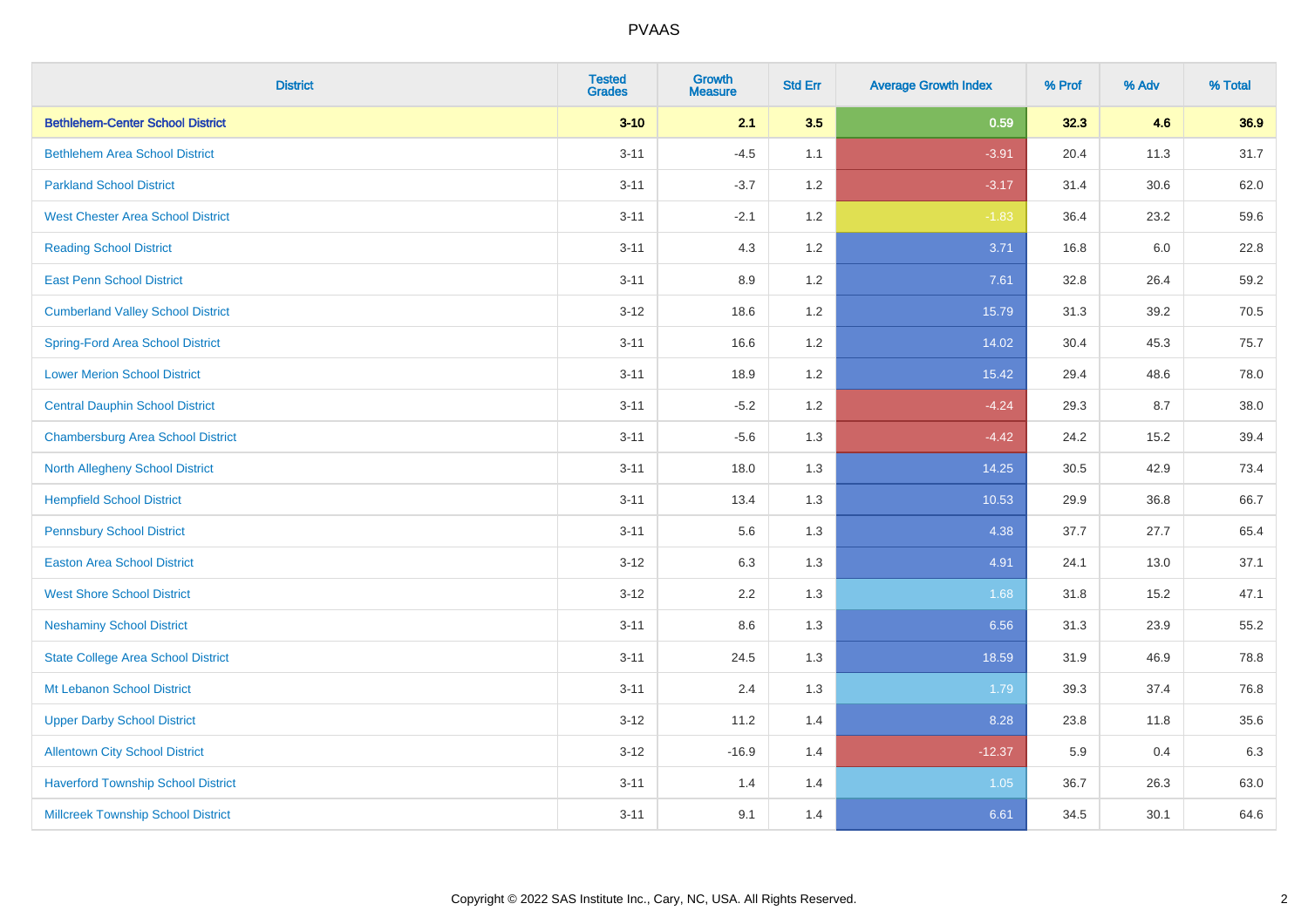| <b>District</b>                             | <b>Tested</b><br><b>Grades</b> | <b>Growth</b><br><b>Measure</b> | <b>Std Err</b> | <b>Average Growth Index</b> | % Prof | % Adv   | % Total |
|---------------------------------------------|--------------------------------|---------------------------------|----------------|-----------------------------|--------|---------|---------|
| <b>Bethlehem-Center School District</b>     | $3 - 10$                       | 2.1                             | 3.5            | 0.59                        | 32.3   | 4.6     | 36.9    |
| <b>Lancaster School District</b>            | $3 - 12$                       | $-10.0$                         | 1.4            | $-7.22$                     | 9.0    | $3.9\,$ | 12.8    |
| <b>Bristol Township School District</b>     | $3 - 11$                       | $-7.4$                          | 1.4            | $-5.32$                     | 13.8   | 4.6     | 18.4    |
| <b>Boyertown Area School District</b>       | $3 - 11$                       | $-2.9$                          | 1.4            | $-2.06$                     | 30.8   | 22.6    | 53.4    |
| <b>Dallastown Area School District</b>      | $3 - 11$                       | 19.9                            | 1.4            | 14.14                       | 36.8   | 34.2    | 71.0    |
| <b>Williamsport Area School District</b>    | $3 - 11$                       | $-11.7$                         | 1.4            | $-8.29$                     | 18.2   | 10.5    | 28.7    |
| <b>Seneca Valley School District</b>        | $3 - 11$                       | 0.8                             | 1.4            | 0.54                        | 40.6   | 25.2    | 65.8    |
| <b>Souderton Area School District</b>       | $3 - 11$                       | 18.5                            | 1.4            | 12.86                       | 39.2   | 31.2    | 70.4    |
| East Stroudsburg Area School District       | $3 - 11$                       | $-4.9$                          | 1.4            | $-3.38$                     | 22.7   | 12.5    | 35.2    |
| <b>Avon Grove School District</b>           | $3 - 10$                       | 7.6                             | 1.4            | 5.29                        | 33.7   | 33.2    | 67.0    |
| <b>Erie City School District</b>            | $3 - 12$                       | $-4.5$                          | 1.4            | $-3.09$                     | 13.4   | 6.7     | 20.1    |
| <b>Manheim Township School District</b>     | $3 - 12$                       | 10.9                            | 1.5            | 7.51                        | 30.9   | 31.0    | 61.9    |
| <b>Wilson School District</b>               | $3 - 12$                       | 0.5                             | 1.5            | 0.32                        | 30.4   | 25.5    | 55.9    |
| <b>Pennridge School District</b>            | $3 - 10$                       | 7.4                             | 1.5            | 5.10                        | 32.0   | 27.6    | 59.6    |
| <b>Penn Manor School District</b>           | $3 - 11$                       | 7.1                             | 1.5            | 4.82                        | 26.7   | 20.5    | 47.2    |
| <b>Butler Area School District</b>          | $3 - 11$                       | $-14.1$                         | 1.5            | $-9.60$                     | 26.4   | 11.1    | 37.5    |
| <b>Central York School District</b>         | $3 - 12$                       | 12.9                            | 1.5            | 8.64                        | 31.4   | 24.1    | 55.5    |
| <b>Perkiomen Valley School District</b>     | $3 - 11$                       | 2.7                             | 1.5            | 1.83                        | 35.0   | 25.3    | 60.3    |
| <b>Centennial School District</b>           | $3 - 10$                       | 1.5                             | 1.5            | 0.98                        | 23.6   | 12.4    | 36.0    |
| Altoona Area School District                | $3-12$                         | 0.1                             | 1.5            | 0.07                        | 29.0   | 13.8    | 42.8    |
| Owen J Roberts School District              | $3 - 11$                       | $-3.5$                          | 1.5            | $-2.27$                     | 36.8   | 24.4    | 61.2    |
| Pennsylvania Cyber Charter School           | $3 - 11$                       | 0.6                             | 1.5            | 0.37                        | 20.8   | 8.1     | 28.9    |
| <b>Quakertown Community School District</b> | $3-12$                         | $-4.3$                          | 1.5            | $-2.79$                     | 33.8   | 20.1    | 53.8    |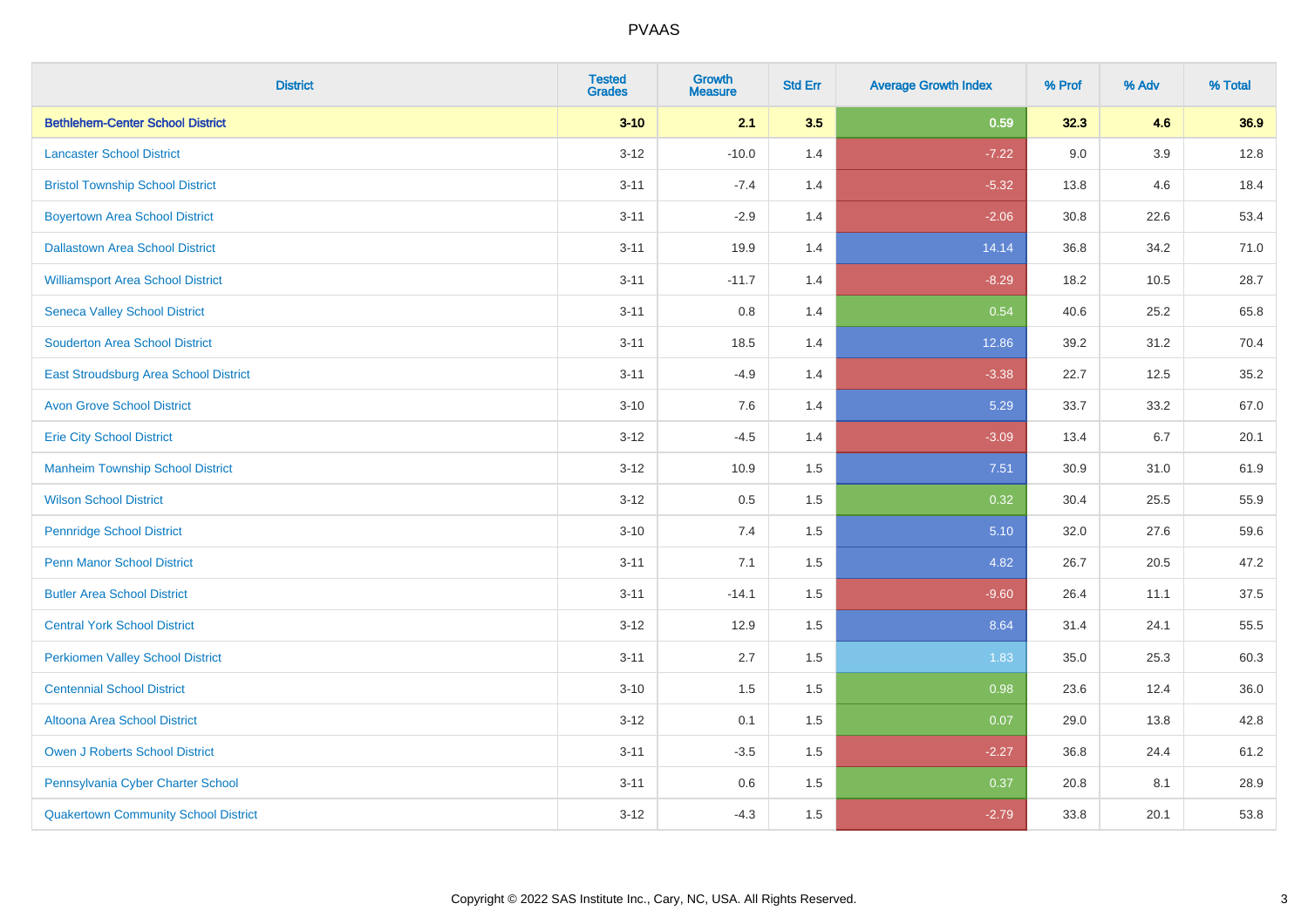| <b>District</b>                                    | <b>Tested</b><br><b>Grades</b> | <b>Growth</b><br><b>Measure</b> | <b>Std Err</b> | <b>Average Growth Index</b> | % Prof | % Adv | % Total |
|----------------------------------------------------|--------------------------------|---------------------------------|----------------|-----------------------------|--------|-------|---------|
| <b>Bethlehem-Center School District</b>            | $3 - 10$                       | 2.1                             | 3.5            | 0.59                        | 32.3   | 4.6   | 36.9    |
| <b>Canon-Mcmillan School District</b>              | $3 - 11$                       | $-5.0$                          | $1.5\,$        | $-3.25$                     | 30.8   | 28.5  | 59.3    |
| Northampton Area School District                   | $3 - 11$                       | 3.2                             | 1.5            | 2.05                        | 29.8   | 17.9  | 47.7    |
| <b>Commonwealth Charter Academy Charter School</b> | $3 - 10$                       | 4.2                             | 1.6            | 2.68                        | 27.0   | 15.6  | 42.5    |
| <b>Hazleton Area School District</b>               | $3 - 11$                       | 6.0                             | 1.6            | 3.85                        | 20.5   | 9.0   | 29.5    |
| <b>Cornwall-Lebanon School District</b>            | $3 - 11$                       | 8.2                             | 1.6            | 5.24                        | 28.0   | 20.5  | 48.6    |
| <b>Bensalem Township School District</b>           | $3 - 11$                       | 1.0                             | 1.6            | 0.63                        | 24.3   | 10.7  | 34.9    |
| <b>Armstrong School District</b>                   | $3 - 11$                       | 9.8                             | 1.6            | 6.22                        | 32.8   | 24.6  | 57.4    |
| <b>Methacton School District</b>                   | $3 - 11$                       | 11.0                            | 1.6            | 6.94                        | 36.0   | 33.6  | 69.6    |
| <b>Abington School District</b>                    | $3 - 10$                       | 0.9                             | 1.6            | 0.57                        | 29.7   | 28.7  | 58.4    |
| <b>Ridley School District</b>                      | $3 - 12$                       | 0.3                             | 1.6            | 0.21                        | 32.0   | 10.7  | 42.6    |
| <b>Mifflin County School District</b>              | $3 - 11$                       | 12.3                            | 1.6            | 7.69                        | 35.1   | 15.1  | 50.3    |
| <b>Norwin School District</b>                      | $3 - 11$                       | $-1.1$                          | 1.6            | $-0.70$                     | 37.7   | 27.6  | 65.2    |
| <b>Stroudsburg Area School District</b>            | $3 - 11$                       | 7.5                             | 1.6            | 4.70                        | 30.4   | 18.3  | 48.7    |
| <b>Hempfield Area School District</b>              | $3 - 12$                       | $-10.2$                         | 1.6            | $-6.37$                     | 28.1   | 19.2  | 47.3    |
| <b>York Co School Of Technology</b>                | $9 - 12$                       | $-10.9$                         | 1.6            | $-6.79$                     | 22.6   | 4.0   | 26.6    |
| <b>Governor Mifflin School District</b>            | $3 - 11$                       | $-4.4$                          | 1.6            | $-2.69$                     | 30.3   | 7.7   | 38.0    |
| <b>Coatesville Area School District</b>            | $3 - 11$                       | $-9.5$                          | 1.6            | $-5.81$                     | 12.8   | 3.3   | 16.2    |
| <b>Hatboro-Horsham School District</b>             | $3 - 11$                       | $-2.7$                          | 1.6            | $-1.65$                     | 27.9   | 17.9  | 45.8    |
| <b>Delaware Valley School District</b>             | $3 - 11$                       | 15.7                            | 1.6            | 9.62                        | 36.7   | 32.1  | 68.8    |
| Mechanicsburg Area School District                 | $3 - 11$                       | $-5.7$                          | 1.6            | $-3.48$                     | 35.1   | 16.0  | 51.2    |
| <b>Hollidaysburg Area School District</b>          | $3 - 11$                       | $-2.7$                          | 1.6            | $-1.64$                     | 32.6   | 15.2  | 47.8    |
| <b>Colonial School District</b>                    | $3 - 11$                       | 22.1                            | 1.6            | 13.55                       | 27.2   | 43.5  | 70.6    |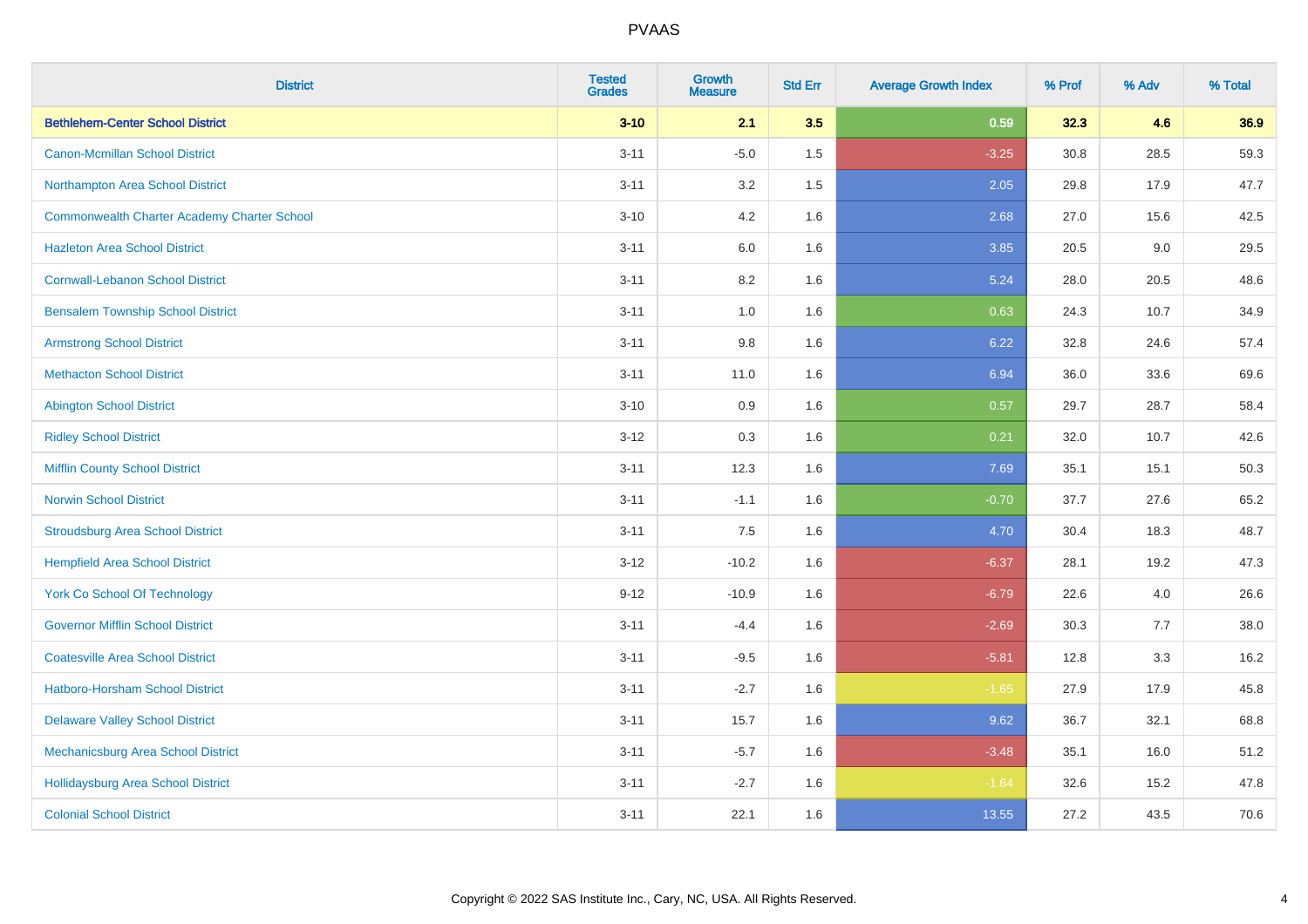| <b>District</b>                               | <b>Tested</b><br><b>Grades</b> | <b>Growth</b><br><b>Measure</b> | <b>Std Err</b> | <b>Average Growth Index</b> | % Prof | % Adv | % Total |
|-----------------------------------------------|--------------------------------|---------------------------------|----------------|-----------------------------|--------|-------|---------|
| <b>Bethlehem-Center School District</b>       | $3 - 10$                       | 2.1                             | 3.5            | 0.59                        | 32.3   | 4.6   | 36.9    |
| <b>Warren County School District</b>          | $3 - 11$                       | $-0.1$                          | 1.6            | $-0.06$                     | 26.7   | 9.7   | 36.4    |
| <b>Nazareth Area School District</b>          | $3 - 11$                       | $-2.5$                          | 1.7            | $-1.53$                     | 29.2   | 24.6  | 53.8    |
| <b>Norristown Area School District</b>        | $3 - 12$                       | $-25.4$                         | 1.7            | $-15.35$                    | 10.6   | 1.8   | 12.4    |
| <b>Kennett Consolidated School District</b>   | $3 - 11$                       | $-10.4$                         | 1.7            | $-6.27$                     | 28.7   | 14.0  | 42.7    |
| <b>Whitehall-Coplay School District</b>       | $3 - 11$                       | 11.8                            | 1.7            | 7.06                        | 32.3   | 21.7  | 54.0    |
| <b>Pine-Richland School District</b>          | $3 - 11$                       | 9.3                             | 1.7            | 5.56                        | 42.3   | 35.8  | 78.1    |
| <b>South Western School District</b>          | $3 - 12$                       | 2.5                             | 1.7            | 1.48                        | 36.2   | 19.7  | 55.9    |
| <b>Conestoga Valley School District</b>       | $3 - 11$                       | 2.4                             | 1.7            | 1.43                        | 35.0   | 23.5  | 58.5    |
| <b>Ephrata Area School District</b>           | $3 - 11$                       | 6.8                             | 1.7            | 4.08                        | 31.6   | 17.1  | 48.8    |
| <b>Abington Heights School District</b>       | $3 - 11$                       | 6.7                             | 1.7            | 4.00                        | 33.8   | 31.7  | 65.5    |
| <b>Bethel Park School District</b>            | $3 - 11$                       | $-4.4$                          | 1.7            | $-2.62$                     | 40.1   | 27.3  | 67.4    |
| <b>Elizabethtown Area School District</b>     | $3 - 12$                       | 7.1                             | 1.7            | 4.19                        | 36.4   | 27.6  | 64.0    |
| <b>Garnet Valley School District</b>          | $3 - 10$                       | 0.2                             | 1.7            | 0.13                        | 34.9   | 26.4  | 61.3    |
| <b>Wissahickon School District</b>            | $3 - 10$                       | $-5.3$                          | 1.7            | $-3.14$                     | 27.5   | 29.0  | 56.6    |
| <b>Exeter Township School District</b>        | $3 - 11$                       | $-1.0$                          | 1.7            | $-0.58$                     | 27.2   | 15.6  | 42.8    |
| <b>Conewago Valley School District</b>        | $3 - 12$                       | 7.6                             | 1.7            | 4.46                        | 41.3   | 19.4  | 60.6    |
| <b>Peters Township School District</b>        | $3 - 11$                       | 14.1                            | 1.7            | 8.16                        | 35.2   | 41.6  | 76.8    |
| <b>Carlisle Area School District</b>          | $3 - 11$                       | $-5.2$                          | 1.7            | $-2.99$                     | 28.0   | 19.3  | 47.3    |
| <b>Unionville-Chadds Ford School District</b> | $3 - 11$                       | 15.8                            | 1.7            | 9.12                        | 31.2   | 48.0  | 79.2    |
| <b>Springfield School District</b>            | $3 - 11$                       | 1.2                             | 1.7            | 0.69                        | 31.8   | 25.2  | 56.9    |
| <b>Shaler Area School District</b>            | $3 - 11$                       | $-2.1$                          | 1.8            | $-1.18$                     | 32.0   | 13.0  | 45.0    |
| <b>Penn-Trafford School District</b>          | $3 - 11$                       | 2.9                             | 1.8            | 1.68                        | 46.3   | 26.2  | 72.5    |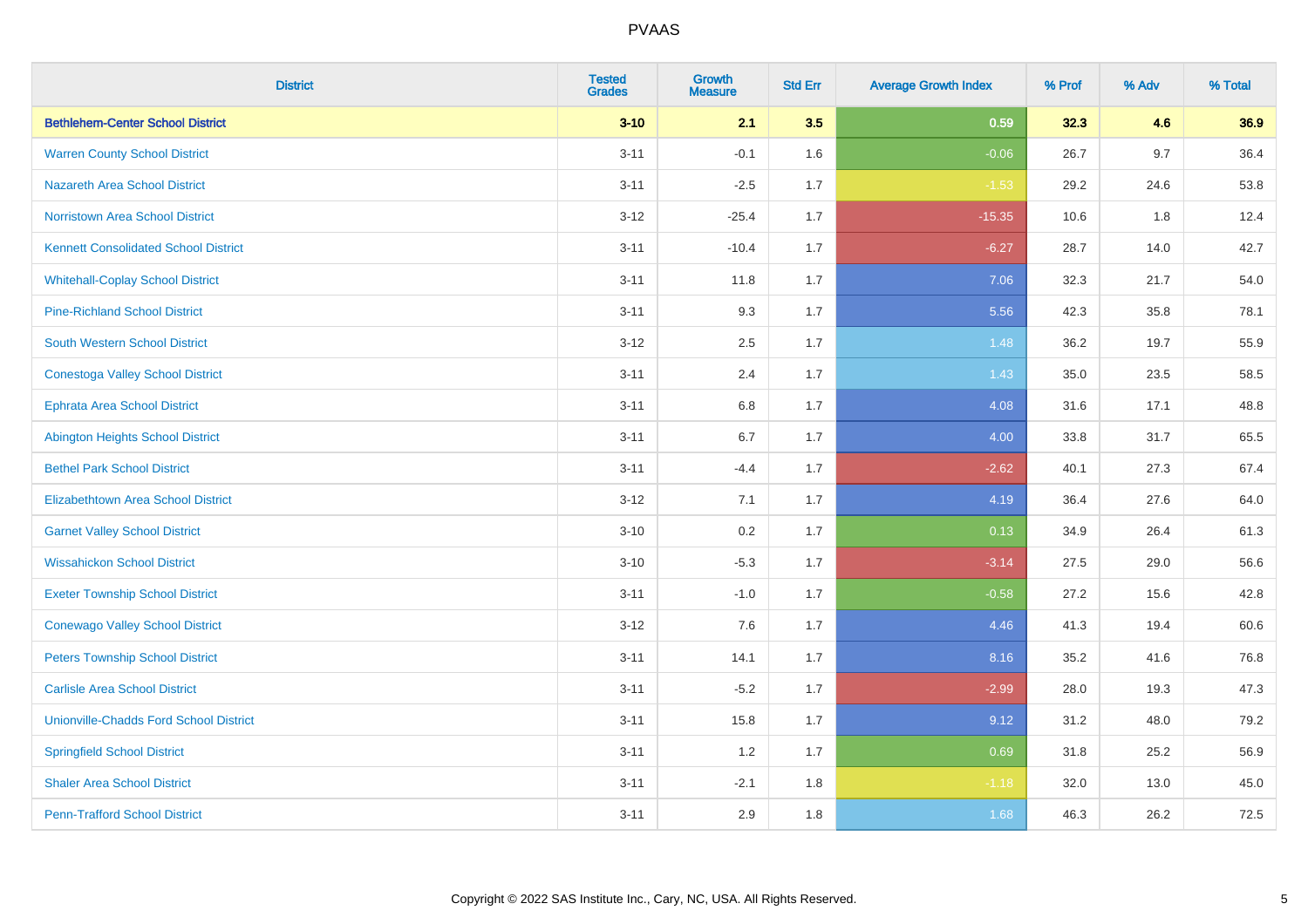| <b>District</b>                             | <b>Tested</b><br><b>Grades</b> | <b>Growth</b><br><b>Measure</b> | <b>Std Err</b> | <b>Average Growth Index</b> | % Prof | % Adv | % Total |
|---------------------------------------------|--------------------------------|---------------------------------|----------------|-----------------------------|--------|-------|---------|
| <b>Bethlehem-Center School District</b>     | $3 - 10$                       | 2.1                             | 3.5            | 0.59                        | 32.3   | 4.6   | 36.9    |
| <b>Shippensburg Area School District</b>    | $3 - 11$                       | 0.5                             | 1.8            | 0.26                        | 23.5   | 22.8  | 46.3    |
| <b>Upper Saint Clair School District</b>    | $3 - 11$                       | 13.8                            | 1.8            | 7.86                        | 32.2   | 44.5  | 76.7    |
| <b>Oxford Area School District</b>          | $3 - 11$                       | $-3.1$                          | 1.8            | $-1.77$                     | 27.5   | 14.5  | 42.0    |
| <b>Lower Dauphin School District</b>        | $3 - 11$                       | 5.3                             | 1.8            | 3.03                        | 30.6   | 26.8  | 57.5    |
| <b>York City School District</b>            | $3 - 12$                       | $-17.7$                         | 1.8            | $-10.05$                    | 3.2    | 0.7   | 3.9     |
| <b>Keystone Central School District</b>     | $3 - 11$                       | 3.6                             | 1.8            | 2.04                        | 27.1   | 14.6  | 41.8    |
| <b>Penn-Delco School District</b>           | $3 - 11$                       | 1.3                             | 1.8            | 0.75                        | 26.5   | 12.6  | 39.1    |
| <b>Trinity Area School District</b>         | $3 - 11$                       | $-8.7$                          | 1.8            | $-4.87$                     | 20.9   | 9.8   | 30.8    |
| <b>Pocono Mountain School District</b>      | $3 - 12$                       | $-4.3$                          | 1.8            | $-2.43$                     | 35.5   | 17.1  | 52.6    |
| <b>Waynesboro Area School District</b>      | $3 - 12$                       | 3.0                             | 1.8            | 1.67                        | 26.0   | 23.5  | 49.5    |
| <b>North Hills School District</b>          | $3 - 11$                       | $-15.8$                         | 1.8            | $-8.84$                     | 26.4   | 19.8  | 46.2    |
| Palmyra Area School District                | $3 - 11$                       | 16.2                            | 1.8            | 9.02                        | 38.8   | 34.0  | 72.8    |
| <b>Moon Area School District</b>            | $3 - 11$                       | 1.5                             | 1.8            | 0.86                        | 34.5   | 25.5  | 60.0    |
| <b>Upper Dublin School District</b>         | $3 - 12$                       | 2.1                             | 1.8            | 1.19                        | 34.7   | 30.0  | 64.7    |
| South Fayette Township School District      | $3 - 11$                       | 6.0                             | 1.8            | 3.33                        | 32.2   | 38.3  | 70.5    |
| Northeastern York School District           | $3 - 11$                       | 3.8                             | 1.8            | 2.11                        | 32.7   | 21.0  | 53.7    |
| Northern York County School District        | $3 - 11$                       | 8.4                             | 1.8            | 4.63                        | 24.3   | 23.1  | 47.4    |
| <b>Pleasant Valley School District</b>      | $3 - 11$                       | $-3.3$                          | 1.8            | $-1.80$                     | 28.5   | 10.4  | 39.0    |
| <b>Solanco School District</b>              | $3 - 11$                       | 2.2                             | 1.8            | 1.18                        | 27.2   | 15.0  | 42.3    |
| <b>Southern York County School District</b> | $3 - 11$                       | 15.5                            | 1.8            | 8.48                        | 37.6   | 29.2  | 66.8    |
| <b>Phoenixville Area School District</b>    | $3 - 11$                       | 7.3                             | 1.8            | 3.96                        | 32.3   | 27.6  | 59.8    |
| <b>South Eastern School District</b>        | $3 - 11$                       | $-1.0$                          | 1.8            | $-0.55$                     | 36.4   | 17.1  | 53.5    |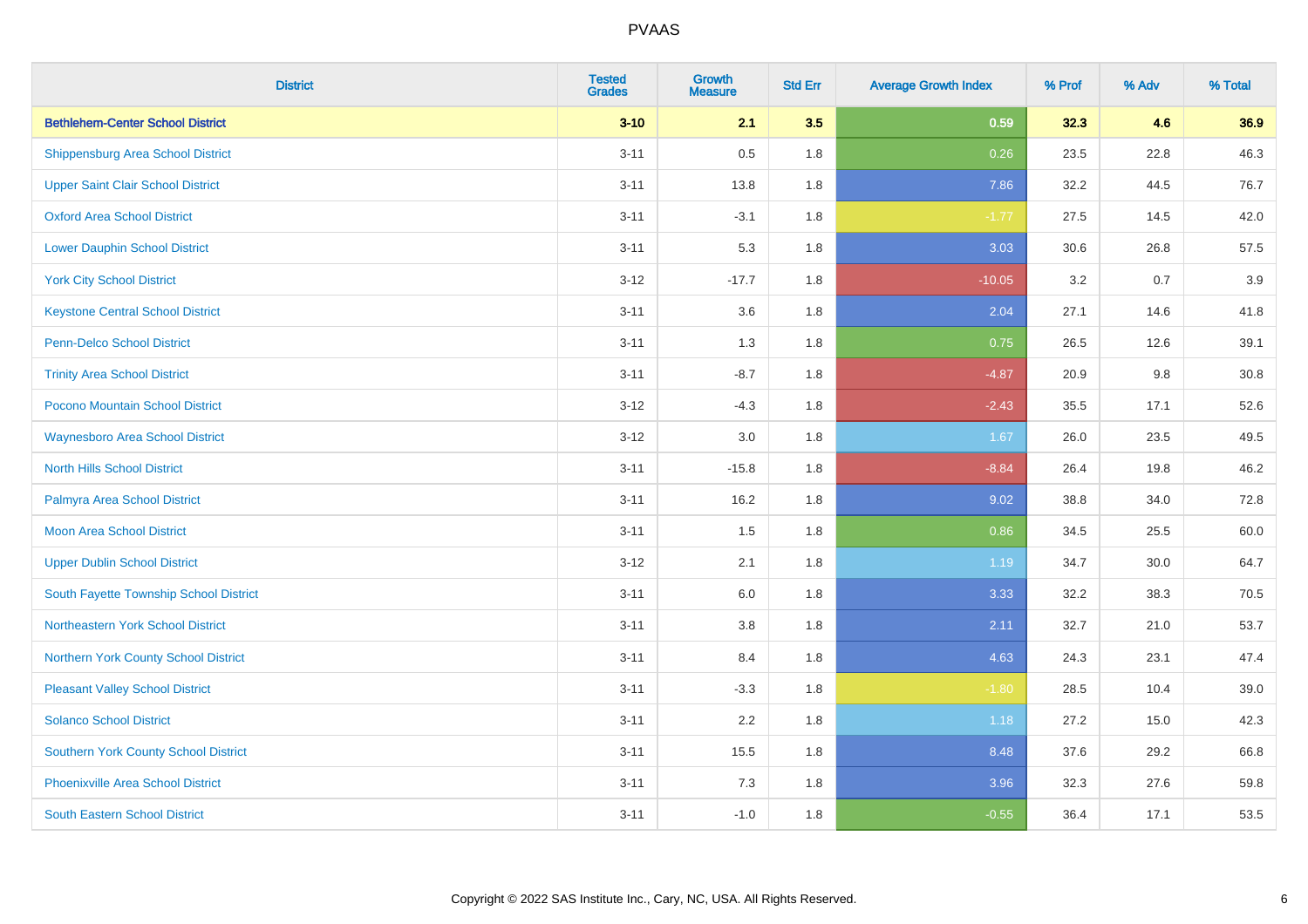| <b>District</b>                          | <b>Tested</b><br><b>Grades</b> | <b>Growth</b><br><b>Measure</b> | <b>Std Err</b> | <b>Average Growth Index</b> | % Prof | % Adv | % Total |
|------------------------------------------|--------------------------------|---------------------------------|----------------|-----------------------------|--------|-------|---------|
| <b>Bethlehem-Center School District</b>  | $3 - 10$                       | 2.1                             | 3.5            | 0.59                        | 32.3   | 4.6   | 36.9    |
| <b>Franklin Regional School District</b> | $3 - 11$                       | 11.3                            | 1.8            | 6.13                        | 30.0   | 35.0  | 65.0    |
| <b>Warwick School District</b>           | $3 - 11$                       | 21.7                            | 1.8            | 11.76                       | 27.7   | 36.3  | 64.0    |
| <b>Radnor Township School District</b>   | $3 - 12$                       | 7.5                             | 1.9            | 4.03                        | 33.0   | 38.3  | 71.3    |
| <b>Penncrest School District</b>         | $3 - 11$                       | 6.0                             | 1.9            | 3.24                        | 31.1   | 16.9  | 48.0    |
| Fox Chapel Area School District          | $3 - 11$                       | 17.6                            | 1.9            | 9.47                        | 22.9   | 52.0  | 74.9    |
| <b>Baldwin-Whitehall School District</b> | $3 - 11$                       | $-5.5$                          | 1.9            | $-2.93$                     | 32.0   | 14.7  | 46.7    |
| <b>Upper Perkiomen School District</b>   | $3 - 11$                       | 5.7                             | 1.9            | 3.04                        | 25.4   | 19.9  | 45.4    |
| <b>Daniel Boone Area School District</b> | $3 - 12$                       | 0.9                             | 1.9            | 0.46                        | 28.9   | 22.0  | 51.0    |
| <b>Lebanon School District</b>           | $3 - 11$                       | $-1.2$                          | 1.9            | $-0.63$                     | 15.2   | 6.4   | 21.6    |
| <b>Dover Area School District</b>        | $3-12$                         | 7.1                             | 1.9            | 3.78                        | 33.0   | 18.7  | 51.7    |
| Pennsylvania Leadership Charter School   | $3 - 11$                       | 8.0                             | 1.9            | 4.22                        | 33.1   | 27.8  | 60.9    |
| <b>Cocalico School District</b>          | $3 - 11$                       | 12.3                            | 1.9            | 6.48                        | 28.2   | 32.3  | 60.5    |
| <b>Muhlenberg School District</b>        | $3 - 10$                       | $-17.8$                         | 1.9            | $-9.34$                     | 12.4   | 4.6   | 17.0    |
| West Jefferson Hills School District     | $3 - 11$                       | 1.9                             | 1.9            | 0.99                        | 34.8   | 27.3  | 62.1    |
| <b>Twin Valley School District</b>       | $3-12$                         | $-3.2$                          | 1.9            | $-1.68$                     | 38.8   | 19.8  | 58.6    |
| <b>Mars Area School District</b>         | $3 - 10$                       | 6.6                             | 1.9            | 3.45                        | 36.7   | 32.4  | 69.1    |
| <b>William Penn School District</b>      | $3-12$                         | 7.0                             | 1.9            | 3.61                        | 14.0   | 7.2   | 21.3    |
| <b>Red Lion Area School District</b>     | $3 - 11$                       | 4.5                             | 1.9            | 2.31                        | 32.3   | 21.5  | 53.8    |
| Lampeter-Strasburg School District       | $3 - 12$                       | 11.0                            | 1.9            | 5.69                        | 35.4   | 32.3  | 67.7    |
| <b>Harrisburg City School District</b>   | $3 - 11$                       | $-0.2$                          | 2.0            | $-0.11$                     | 6.0    | 2.0   | 8.0     |
| <b>Upper Merion Area School District</b> | $3 - 11$                       | 14.0                            | 2.0            | 7.15                        | 34.4   | 32.6  | 67.0    |
| <b>Pottsgrove School District</b>        | $3 - 11$                       | $-5.5$                          | 2.0            | $-2.78$                     | 28.6   | 10.3  | 38.8    |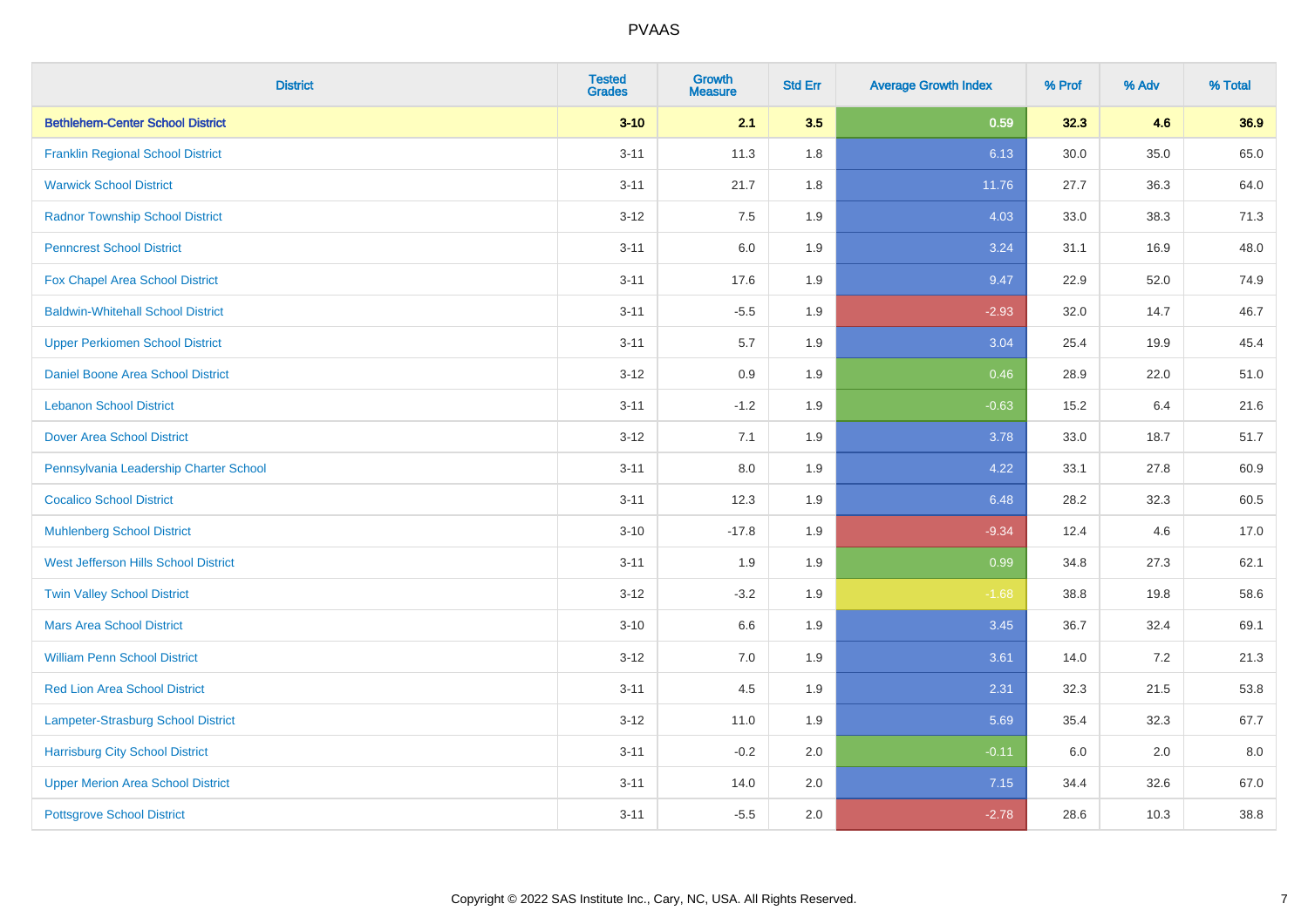| <b>District</b>                                | <b>Tested</b><br><b>Grades</b> | <b>Growth</b><br><b>Measure</b> | <b>Std Err</b> | <b>Average Growth Index</b> | % Prof | % Adv | % Total |
|------------------------------------------------|--------------------------------|---------------------------------|----------------|-----------------------------|--------|-------|---------|
| <b>Bethlehem-Center School District</b>        | $3 - 10$                       | 2.1                             | 3.5            | 0.59                        | 32.3   | 4.6   | 36.9    |
| <b>Hampton Township School District</b>        | $3 - 11$                       | 7.4                             | 2.0            | 3.79                        | 37.9   | 39.2  | 77.0    |
| <b>Manheim Central School District</b>         | $3 - 11$                       | 12.8                            | 2.0            | 6.52                        | 27.8   | 35.4  | 63.2    |
| <b>Great Valley School District</b>            | $3 - 11$                       | 5.4                             | 2.0            | 2.77                        | 33.8   | 33.5  | 67.3    |
| <b>Interboro School District</b>               | $3-12$                         | $-8.4$                          | 2.0            | $-4.27$                     | 27.6   | 6.4   | 34.1    |
| <b>Greater Latrobe School District</b>         | $3 - 11$                       | $-14.1$                         | 2.0            | $-7.14$                     | 41.0   | 12.6  | 53.6    |
| <b>Derry Township School District</b>          | $3 - 10$                       | 20.1                            | 2.0            | 10.20                       | 32.8   | 46.9  | 79.7    |
| <b>Upper Moreland Township School District</b> | $3 - 11$                       | 1.1                             | 2.0            | 0.56                        | 24.8   | 26.6  | 51.3    |
| <b>Connellsville Area School District</b>      | $3 - 11$                       | $-5.3$                          | 2.0            | $-2.67$                     | 24.2   | 5.0   | 29.1    |
| <b>Gettysburg Area School District</b>         | $3 - 11$                       | $-6.0$                          | 2.0            | $-3.02$                     | 28.8   | 19.6  | 48.5    |
| <b>Greencastle-Antrim School District</b>      | $3 - 11$                       | $-0.3$                          | 2.0            | $-0.14$                     | 30.9   | 22.2  | 53.1    |
| <b>West Allegheny School District</b>          | $3 - 12$                       | 8.6                             | 2.0            | 4.34                        | 37.3   | 27.2  | 64.5    |
| <b>Lower Moreland Township School District</b> | $3 - 11$                       | 8.7                             | 2.0            | 4.35                        | 38.2   | 33.2  | 71.4    |
| <b>Bellefonte Area School District</b>         | $3 - 11$                       | 6.7                             | 2.0            | 3.34                        | 28.8   | 21.5  | 50.2    |
| <b>Gateway School District</b>                 | $3 - 11$                       | 3.1                             | 2.0            | 1.55                        | 35.7   | 18.5  | 54.2    |
| <b>Dubois Area School District</b>             | $3 - 11$                       | $-2.8$                          | 2.0            | $-1.37$                     | 35.5   | 19.0  | 54.6    |
| <b>Fleetwood Area School District</b>          | $3 - 10$                       | 10.4                            | 2.0            | 5.19                        | 31.7   | 25.8  | 57.5    |
| <b>Juniata County School District</b>          | $3 - 12$                       | 7.7                             | 2.0            | 3.81                        | 22.9   | 18.9  | 41.8    |
| <b>Indiana Area School District</b>            | $3 - 11$                       | 12.0                            | 2.0            | 5.98                        | 30.0   | 30.4  | 60.3    |
| <b>Cheltenham School District</b>              | $3 - 11$                       | $-17.6$                         | 2.0            | $-8.74$                     | 24.4   | 8.3   | 32.6    |
| <b>Tunkhannock Area School District</b>        | $3 - 11$                       | 1.4                             | 2.0            | 0.71                        | 29.8   | 18.1  | 47.9    |
| <b>Bangor Area School District</b>             | $3 - 12$                       | $-1.2$                          | 2.0            | $-0.60$                     | 25.8   | 12.7  | 38.5    |
| <b>Kiski Area School District</b>              | $3 - 11$                       | $-4.0$                          | 2.0            | $-1.99$                     | 23.1   | 18.2  | 41.3    |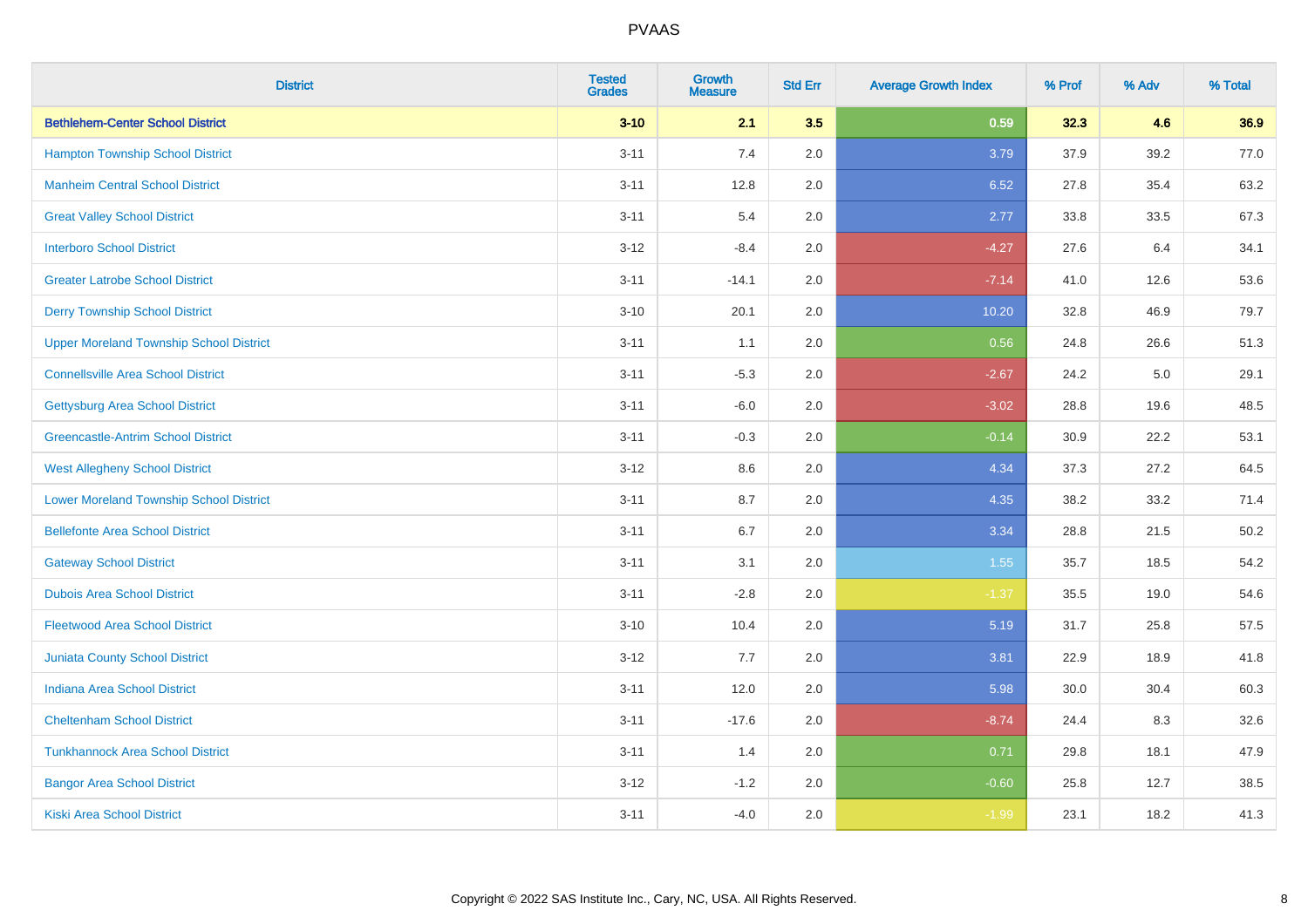| <b>District</b>                               | <b>Tested</b><br><b>Grades</b> | <b>Growth</b><br><b>Measure</b> | <b>Std Err</b> | <b>Average Growth Index</b> | % Prof | % Adv | % Total |
|-----------------------------------------------|--------------------------------|---------------------------------|----------------|-----------------------------|--------|-------|---------|
| <b>Bethlehem-Center School District</b>       | $3 - 10$                       | 2.1                             | 3.5            | 0.59                        | 32.3   | 4.6   | 36.9    |
| <b>Spring Grove Area School District</b>      | $3 - 11$                       | 3.9                             | 2.0            | 1.90                        | 30.0   | 23.0  | 53.0    |
| <b>Montour School District</b>                | $3 - 11$                       | $-6.1$                          | 2.1            | $-2.95$                     | 31.8   | 23.6  | 55.3    |
| <b>Wallenpaupack Area School District</b>     | $3 - 11$                       | $8.8\,$                         | 2.1            | 4.28                        | 28.5   | 18.9  | 47.4    |
| 21st Century Cyber Charter School             | $6 - 12$                       | 6.6                             | 2.1            | 3.16                        | 29.0   | 21.8  | 50.8    |
| <b>Pottsville Area School District</b>        | $3 - 12$                       | $-4.9$                          | 2.1            | $-2.36$                     | 21.8   | 7.9   | 29.6    |
| Esperanza Academy Charter School              | $4 - 11$                       | 2.1                             | 2.1            | 1.01                        | 14.2   | 3.6   | 17.8    |
| <b>Dallas School District</b>                 | $3 - 11$                       | 8.1                             | 2.1            | 3.87                        | 32.4   | 22.4  | 54.8    |
| Selinsgrove Area School District              | $3 - 12$                       | $-5.7$                          | 2.1            | $-2.74$                     | 25.4   | 13.9  | 39.2    |
| <b>York Suburban School District</b>          | $3 - 11$                       | 7.4                             | 2.1            | 3.55                        | 24.9   | 31.2  | 56.1    |
| Mifflinburg Area School District              | $3 - 11$                       | $-6.0$                          | 2.1            | $-2.87$                     | 32.7   | 13.3  | 46.0    |
| <b>Blue Mountain School District</b>          | $3 - 10$                       | 12.2                            | 2.1            | 5.81                        | 30.7   | 26.1  | 56.8    |
| <b>Southern Lehigh School District</b>        | $3 - 11$                       | $-4.1$                          | 2.1            | $-1.94$                     | 39.3   | 28.0  | 67.2    |
| <b>Crawford Central School District</b>       | $3 - 11$                       | 5.7                             | 2.1            | 2.71                        | 26.4   | 15.8  | 42.1    |
| <b>Freeport Area School District</b>          | $3 - 10$                       | $-0.2$                          | 2.1            | $-0.10$                     | 37.4   | 29.8  | 67.2    |
| <b>Conrad Weiser Area School District</b>     | $3 - 11$                       | 7.1                             | 2.1            | 3.34                        | 28.2   | 14.4  | 42.6    |
| Northwestern Lehigh School District           | $3 - 11$                       | $-2.4$                          | 2.1            | $-1.14$                     | 41.7   | 17.9  | 59.5    |
| East Pennsboro Area School District           | $3 - 11$                       | 4.8                             | 2.1            | 2.26                        | 36.8   | 16.9  | 53.7    |
| Rose Tree Media School District               | $3 - 10$                       | $-2.8$                          | 2.1            | $-1.33$                     | 35.2   | 29.6  | 64.8    |
| <b>Chartiers Valley School District</b>       | $3 - 11$                       | $-9.1$                          | 2.1            | $-4.23$                     | 20.7   | 17.4  | 38.0    |
| <b>Eastern Lebanon County School District</b> | $3 - 11$                       | 4.0                             | 2.1            | 1.89                        | 23.5   | 11.5  | 35.0    |
| <b>East Lycoming School District</b>          | $3 - 11$                       | $-10.9$                         | 2.1            | $-5.08$                     | 22.5   | 8.2   | 30.8    |
| <b>Tuscarora School District</b>              | $3 - 11$                       | 13.4                            | 2.2            | 6.20                        | 37.1   | 26.3  | 63.4    |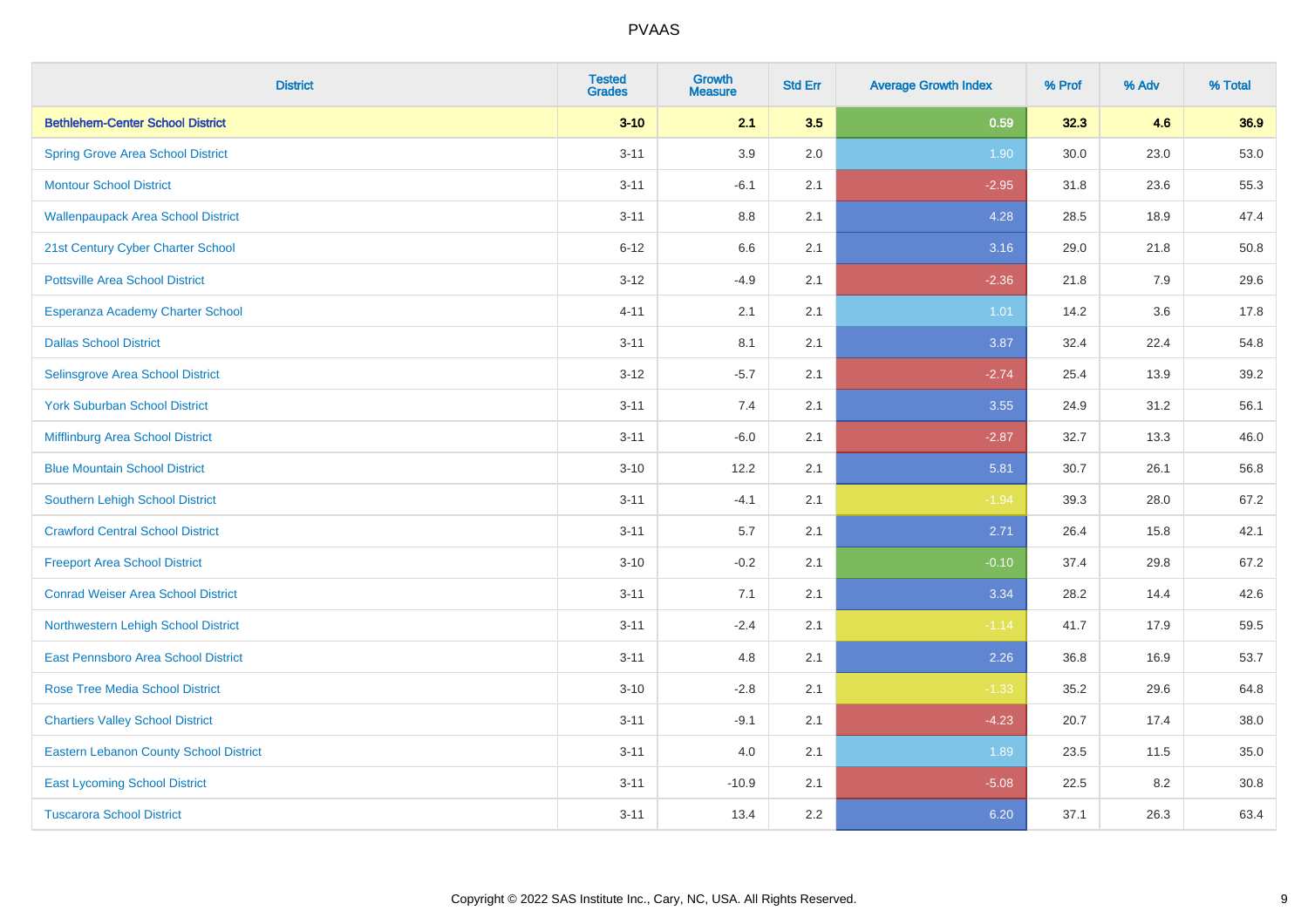| <b>District</b>                               | <b>Tested</b><br><b>Grades</b> | <b>Growth</b><br><b>Measure</b> | <b>Std Err</b> | <b>Average Growth Index</b> | % Prof | % Adv | % Total |
|-----------------------------------------------|--------------------------------|---------------------------------|----------------|-----------------------------|--------|-------|---------|
| <b>Bethlehem-Center School District</b>       | $3 - 10$                       | 2.1                             | 3.5            | 0.59                        | 32.3   | 4.6   | 36.9    |
| <b>Donegal School District</b>                | $3 - 12$                       | 5.9                             | 2.2            | 2.72                        | 34.1   | 23.1  | 57.2    |
| <b>Mckeesport Area School District</b>        | $3 - 12$                       | 4.6                             | 2.2            | 2.14                        | 21.1   | 4.4   | 25.5    |
| North Schuylkill School District              | $3 - 11$                       | $-4.7$                          | 2.2            | $-2.16$                     | 20.2   | 11.7  | 31.9    |
| <b>Pittston Area School District</b>          | $3 - 11$                       | $-8.2$                          | 2.2            | $-3.75$                     | 26.7   | 14.8  | 41.5    |
| <b>Ringgold School District</b>               | $3 - 11$                       | 2.9                             | 2.2            | 1.32                        | 23.8   | 13.3  | 37.1    |
| <b>Wallingford-Swarthmore School District</b> | $3 - 10$                       | 5.0                             | 2.2            | 2.25                        | 33.3   | 37.1  | 70.4    |
| <b>New Foundations Charter School</b>         | $3 - 11$                       | 0.6                             | 2.2            | 0.29                        | 22.4   | 4.0   | 26.4    |
| <b>Crestwood School District</b>              | $3 - 11$                       | $-3.4$                          | 2.2            | $-1.52$                     | 33.1   | 21.7  | 54.9    |
| <b>Fort Leboeuf School District</b>           | $3 - 11$                       | 3.5                             | $2.2\,$        | 1.58                        | 32.0   | 16.8  | 48.8    |
| <b>Pottstown School District</b>              | $3 - 12$                       | 2.0                             | 2.2            | 0.88                        | 19.4   | 6.2   | 25.6    |
| <b>Valley View School District</b>            | $3 - 11$                       | 9.3                             | 2.2            | 4.18                        | 26.6   | 23.1  | 49.7    |
| Saint Marys Area School District              | $3 - 11$                       | $6.0\,$                         | 2.2            | 2.69                        | 35.4   | 18.3  | 53.7    |
| <b>Bucks County Technical High School</b>     | $9 - 10$                       | $-2.9$                          | 2.2            | $-1.29$                     | 27.7   | 10.4  | 38.2    |
| <b>Saucon Valley School District</b>          | $3 - 11$                       | 18.9                            | 2.2            | 8.48                        | 26.0   | 39.6  | 65.6    |
| South Middleton School District               | $3 - 11$                       | 4.4                             | 2.2            | 1.95                        | 31.1   | 16.4  | 47.5    |
| <b>Schuylkill Valley School District</b>      | $3 - 11$                       | $-1.0$                          | 2.2            | $-0.47$                     | 29.8   | 20.2  | 50.0    |
| <b>South Butler County School District</b>    | $3 - 10$                       | 6.3                             | 2.2            | 2.80                        | 37.8   | 19.2  | 57.0    |
| <b>Greensburg Salem School District</b>       | $3 - 11$                       | $-6.9$                          | 2.2            | $-3.06$                     | 30.3   | 13.3  | 43.6    |
| <b>Grove City Area School District</b>        | $3 - 12$                       | $-8.8$                          | 2.3            | $-3.89$                     | 25.6   | 16.4  | 42.0    |
| Northern Lebanon School District              | $3 - 11$                       | $-0.7$                          | 2.3            | $-0.29$                     | 18.8   | 6.8   | 25.6    |
| <b>Bradford Area School District</b>          | $3-12$                         | $-1.8$                          | 2.3            | $-0.79$                     | 31.2   | 16.7  | 47.9    |
| <b>Big Spring School District</b>             | $3 - 11$                       | $-9.8$                          | 2.3            | $-4.32$                     | 23.6   | 12.9  | 36.5    |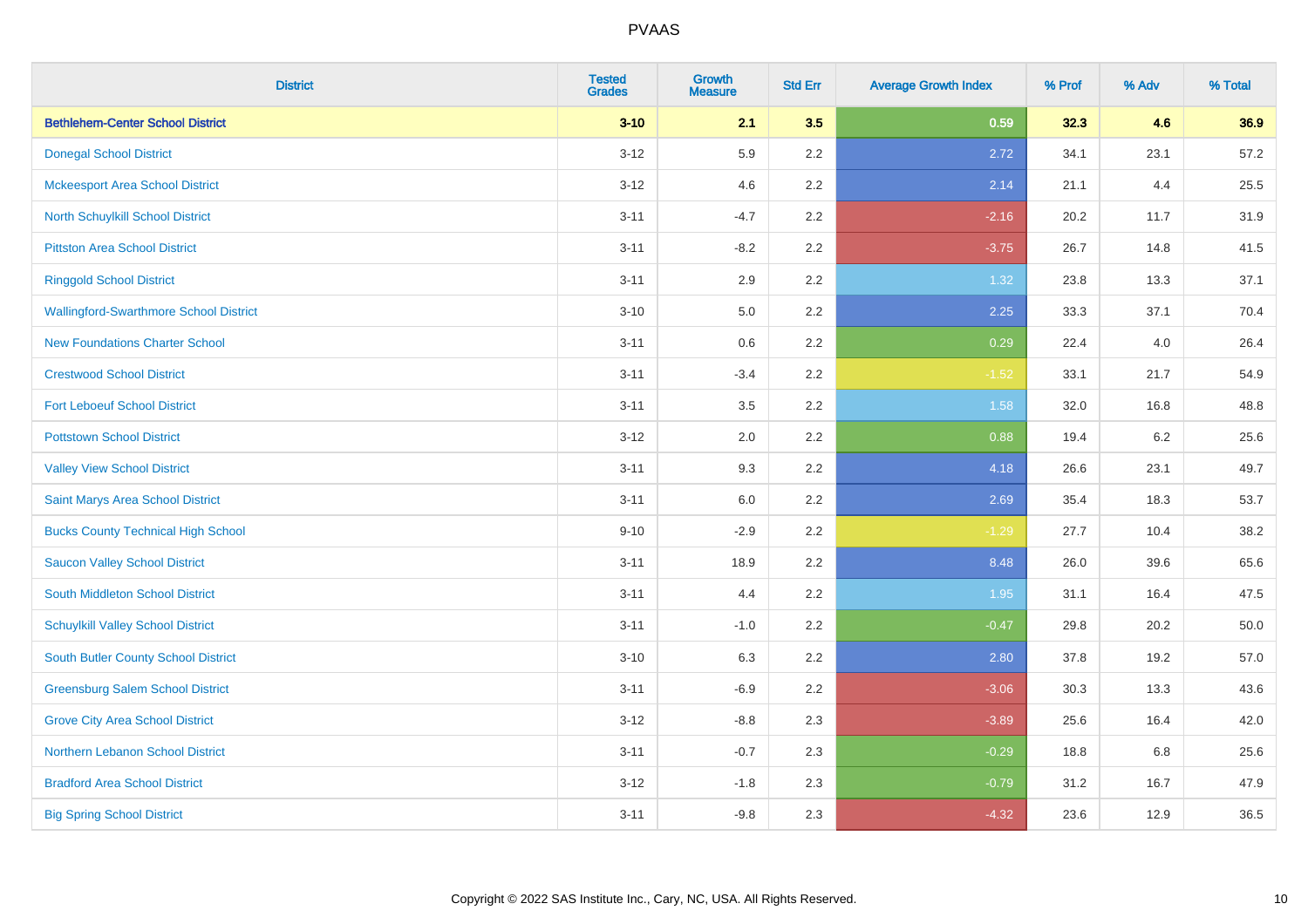| <b>District</b>                             | <b>Tested</b><br><b>Grades</b> | <b>Growth</b><br><b>Measure</b> | <b>Std Err</b> | <b>Average Growth Index</b> | % Prof | % Adv   | % Total |
|---------------------------------------------|--------------------------------|---------------------------------|----------------|-----------------------------|--------|---------|---------|
| <b>Bethlehem-Center School District</b>     | $3 - 10$                       | 2.1                             | 3.5            | 0.59                        | 32.3   | 4.6     | 36.9    |
| <b>Central Cambria School District</b>      | $3 - 11$                       | $-12.7$                         | 2.3            | $-5.61$                     | 19.4   | 7.4     | 26.9    |
| <b>Corry Area School District</b>           | $3 - 11$                       | $-6.8$                          | 2.3            | $-3.01$                     | 24.0   | $8.8\,$ | 32.8    |
| <b>New Castle Area School District</b>      | $3 - 12$                       | $-13.6$                         | 2.3            | $-5.99$                     | 17.6   | 2.0     | 19.5    |
| <b>Tyrone Area School District</b>          | $3 - 12$                       | 29.2                            | 2.3            | 12.86                       | 36.6   | 29.1    | 65.7    |
| <b>Mount Pleasant Area School District</b>  | $3 - 11$                       | $-5.4$                          | 2.3            | $-2.37$                     | 33.3   | 8.7     | 42.0    |
| <b>Keystone Oaks School District</b>        | $3 - 11$                       | $-7.2$                          | 2.3            | $-3.14$                     | 30.0   | 11.1    | 41.0    |
| <b>Belle Vernon Area School District</b>    | $3 - 11$                       | 11.1                            | 2.3            | 4.88                        | 31.6   | 25.4    | 57.1    |
| <b>Central Columbia School District</b>     | $3 - 12$                       | 0.3                             | 2.3            | 0.12                        | 25.4   | 37.6    | 63.0    |
| <b>Eastern York School District</b>         | $3 - 11$                       | $-6.2$                          | 2.3            | $-2.70$                     | 27.8   | 18.5    | 46.4    |
| <b>Laurel Highlands School District</b>     | $3 - 11$                       | $-3.8$                          | 2.3            | $-1.63$                     | 20.9   | 14.6    | 35.4    |
| <b>Marple Newtown School District</b>       | $3 - 11$                       | 20.6                            | 2.3            | 8.95                        | 31.1   | 42.7    | 73.8    |
| <b>West Perry School District</b>           | $3 - 11$                       | 11.0                            | 2.3            | 4.76                        | 26.9   | 20.5    | 47.4    |
| <b>Harbor Creek School District</b>         | $3 - 11$                       | 13.4                            | 2.3            | 5.80                        | 34.5   | 40.7    | 75.2    |
| <b>Albert Gallatin Area School District</b> | $3 - 11$                       | $-1.7$                          | 2.3            | $-0.72$                     | 31.9   | 20.7    | 52.7    |
| <b>Avonworth School District</b>            | $3 - 10$                       | $-6.2$                          | 2.3            | $-2.68$                     | 35.9   | 14.1    | 50.0    |
| <b>Dauphin County Technical School</b>      | $9 - 11$                       | $-3.9$                          | 2.3            | $-1.67$                     | 18.3   | 11.1    | 29.3    |
| <b>Blackhawk School District</b>            | $3 - 11$                       | 2.0                             | 2.3            | 0.87                        | 34.6   | 20.7    | 55.3    |
| <b>Wyoming Valley West School District</b>  | $3 - 11$                       | $-5.5$                          | 2.3            | $-2.38$                     | 22.2   | 9.2     | 31.4    |
| <b>Mount Carmel Area School District</b>    | $3 - 11$                       | $-7.9$                          | 2.3            | $-3.38$                     | 18.2   | 4.4     | 22.6    |
| <b>Highlands School District</b>            | $3 - 11$                       | $-1.3$                          | 2.3            | $-0.55$                     | 32.6   | 10.5    | 43.0    |
| <b>Sharon City School District</b>          | $3 - 11$                       | $-6.5$                          | 2.3            | $-2.79$                     | 13.1   | 5.0     | 18.1    |
| <b>Athens Area School District</b>          | $3 - 11$                       | 2.6                             | 2.3            | 1.11                        | 34.9   | 12.3    | 47.3    |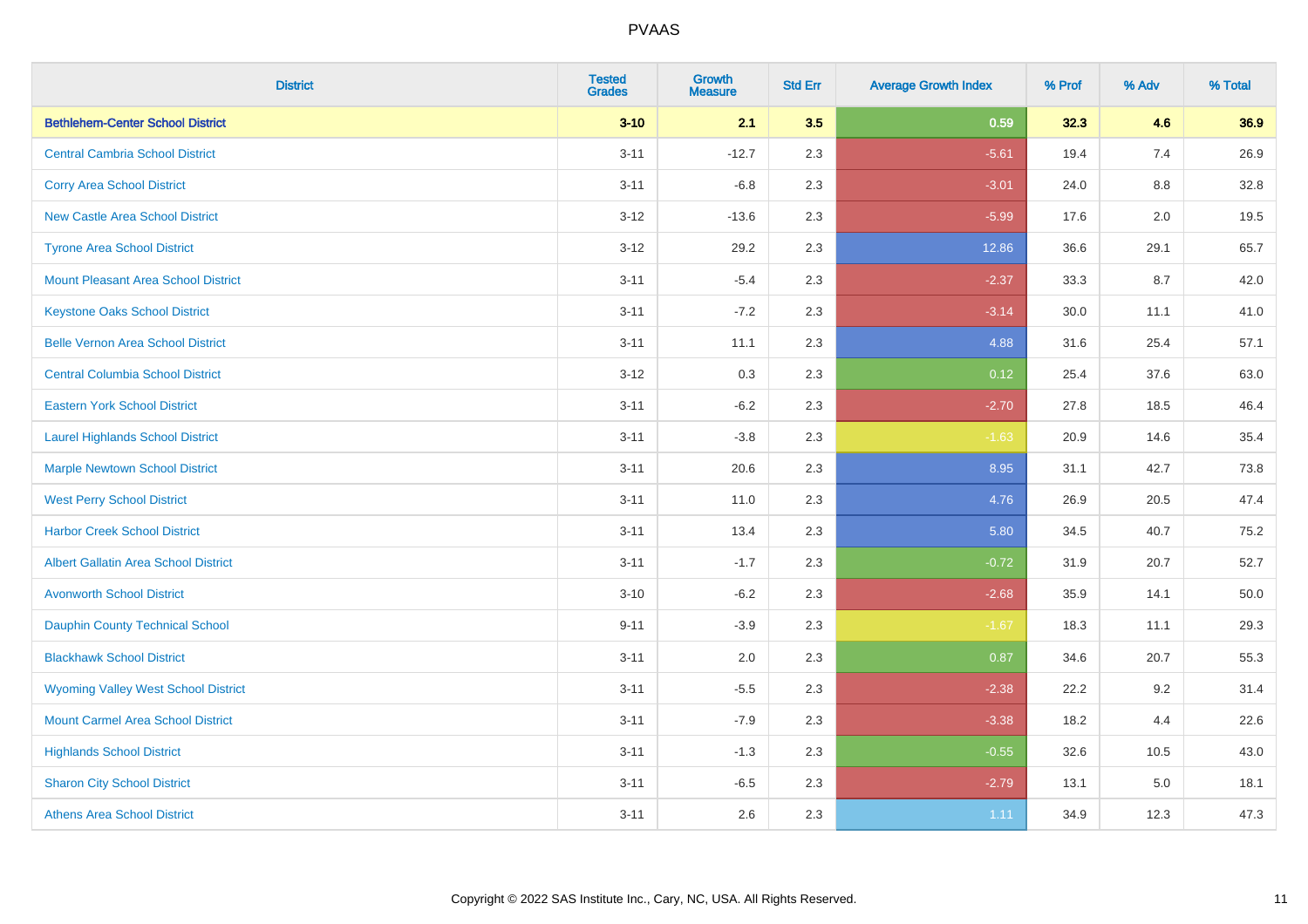| <b>District</b>                          | <b>Tested</b><br><b>Grades</b> | <b>Growth</b><br><b>Measure</b> | <b>Std Err</b> | <b>Average Growth Index</b> | % Prof | % Adv | % Total |
|------------------------------------------|--------------------------------|---------------------------------|----------------|-----------------------------|--------|-------|---------|
| <b>Bethlehem-Center School District</b>  | $3 - 10$                       | 2.1                             | 3.5            | 0.59                        | 32.3   | 4.6   | 36.9    |
| <b>Wilson Area School District</b>       | $3 - 11$                       | $-0.3$                          | 2.4            | $-0.12$                     | 35.4   | 14.6  | 50.0    |
| <b>Lehighton Area School District</b>    | $3 - 11$                       | 11.4                            | 2.4            | 4.84                        | 30.5   | 24.9  | 55.3    |
| <b>Plum Borough School District</b>      | $3 - 11$                       | $-9.4$                          | 2.4            | $-3.98$                     | 32.9   | 27.4  | 60.4    |
| <b>Tamaqua Area School District</b>      | $3-12$                         | 6.5                             | 2.4            | 2.72                        | 34.3   | 17.5  | 51.8    |
| <b>Lewisburg Area School District</b>    | $3 - 11$                       | 1.7                             | 2.4            | 0.72                        | 35.9   | 35.9  | 71.8    |
| <b>Greater Johnstown School District</b> | $3 - 11$                       | $-3.5$                          | 2.4            | $-1.45$                     | 10.3   | 1.3   | 11.5    |
| <b>Somerset Area School District</b>     | $3 - 11$                       | $-7.6$                          | 2.4            | $-3.17$                     | 21.0   | 14.5  | 35.5    |
| <b>Middletown Area School District</b>   | $3 - 11$                       | $-3.4$                          | 2.4            | $-1.44$                     | 34.3   | 15.2  | 49.4    |
| <b>Bedford Area School District</b>      | $3 - 11$                       | 6.4                             | 2.4            | 2.68                        | 31.0   | 20.6  | 51.6    |
| Hamburg Area School District             | $3 - 11$                       | 0.6                             | 2.4            | 0.25                        | 28.0   | 15.5  | 43.6    |
| <b>City CHS</b>                          | $10 - 11$                      | $-5.6$                          | 2.4            | $-2.34$                     | 15.9   | 1.5   | 17.4    |
| <b>Bermudian Springs School District</b> | $3 - 11$                       | 2.5                             | 2.4            | 1.05                        | 31.8   | 23.5  | 55.3    |
| <b>Wilkes-Barre Area School District</b> | $3 - 11$                       | $-12.4$                         | 2.4            | $-5.18$                     | 14.2   | 3.7   | 17.9    |
| <b>Fairview School District</b>          | $3 - 11$                       | 8.3                             | 2.4            | 3.43                        | 41.9   | 34.9  | 76.7    |
| Penn Hills School District               | $3 - 11$                       | 0.0                             | 2.4            | 0.02                        | 18.4   | 7.1   | 25.6    |
| <b>Penn Cambria School District</b>      | $3 - 11$                       | $-4.5$                          | 2.4            | $-1.86$                     | 27.3   | 15.8  | 43.2    |
| <b>Spring Cove School District</b>       | $3 - 11$                       | 9.1                             | 2.4            | 3.77                        | 31.8   | 25.4  | 57.1    |
| Jim Thorpe Area School District          | $3 - 11$                       | $-10.9$                         | 2.4            | $-4.48$                     | 19.5   | 6.0   | 25.5    |
| <b>Agora Cyber Charter School</b>        | $3 - 11$                       | 14.6                            | 2.4            | 6.03                        | 24.7   | 19.5  | 44.2    |
| <b>General Mclane School District</b>    | $3 - 11$                       | $-10.7$                         | 2.4            | $-4.40$                     | 34.0   | 15.6  | 49.6    |
| <b>Shikellamy School District</b>        | $3 - 10$                       | $-8.3$                          | 2.4            | $-3.42$                     | 20.8   | 18.5  | 39.2    |
| Oil City Area School District            | $3 - 11$                       | 8.6                             | 2.4            | 3.56                        | 29.1   | 13.1  | 42.2    |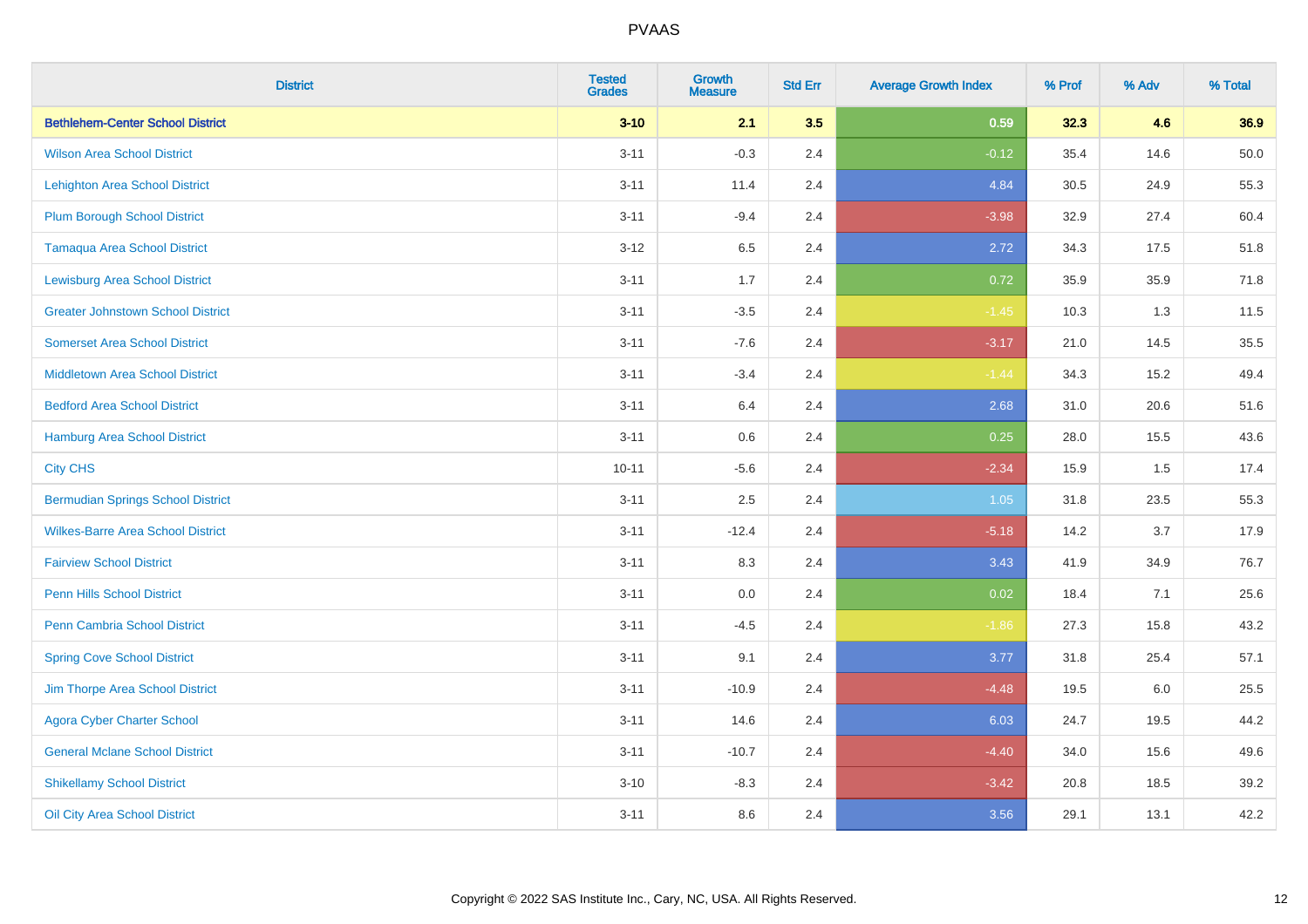| <b>District</b>                                | <b>Tested</b><br><b>Grades</b> | <b>Growth</b><br><b>Measure</b> | <b>Std Err</b> | <b>Average Growth Index</b> | % Prof | % Adv | % Total |
|------------------------------------------------|--------------------------------|---------------------------------|----------------|-----------------------------|--------|-------|---------|
| <b>Bethlehem-Center School District</b>        | $3 - 10$                       | 2.1                             | 3.5            | 0.59                        | 32.3   | 4.6   | 36.9    |
| <b>Littlestown Area School District</b>        | $3 - 11$                       | 28.7                            | 2.4            | 11.83                       | 38.4   | 29.3  | 67.7    |
| <b>Berwick Area School District</b>            | $3 - 11$                       | $-6.9$                          | 2.4            | $-2.84$                     | 22.3   | 11.5  | 33.8    |
| <b>Tredyffrin-Easttown School District</b>     | $3 - 10$                       | 8.7                             | 2.4            | 3.57                        | 35.2   | 35.8  | 71.0    |
| <b>Annville-Cleona School District</b>         | $3 - 12$                       | 1.1                             | 2.4            | 0.45                        | 34.8   | 13.6  | 48.5    |
| <b>Oley Valley School District</b>             | $3 - 11$                       | 1.4                             | 2.4            | 0.56                        | 37.4   | 23.9  | 61.4    |
| <b>Shamokin Area School District</b>           | $3 - 11$                       | $-2.6$                          | 2.5            | $-1.06$                     | 19.6   | 9.8   | 29.3    |
| <b>Slippery Rock Area School District</b>      | $3 - 11$                       | $-3.8$                          | 2.5            | $-1.56$                     | 30.8   | 21.9  | 52.7    |
| <b>Elizabeth Forward School District</b>       | $3 - 11$                       | $-5.5$                          | 2.5            | $-2.25$                     | 32.2   | 12.8  | 45.0    |
| <b>Wayne Highlands School District</b>         | $3 - 11$                       | 22.5                            | 2.5            | 9.16                        | 33.8   | 40.4  | 74.2    |
| <b>MaST Community Charter School</b>           | $3 - 10$                       | $-0.9$                          | 2.5            | $-0.34$                     | 25.0   | 21.6  | 46.6    |
| <b>Universal Audenried Charter School</b>      | $9 - 11$                       | $-3.8$                          | 2.5            | $-1.53$                     | 3.0    | 0.5   | 3.5     |
| Lehigh Valley Charter High School For The Arts | $9 - 10$                       | $-11.8$                         | 2.5            | $-4.76$                     | 28.9   | 5.7   | 34.6    |
| <b>Deer Lakes School District</b>              | $3 - 11$                       | $-10.0$                         | 2.5            | $-4.02$                     | 27.7   | 9.9   | 37.6    |
| <b>Quaker Valley School District</b>           | $3 - 11$                       | 12.2                            | 2.5            | 4.90                        | 39.5   | 26.4  | 65.9    |
| <b>Wyoming Area School District</b>            | $3 - 10$                       | $-5.5$                          | 2.5            | $-2.21$                     | 32.0   | 9.6   | 41.6    |
| <b>Scranton School District</b>                | $3 - 12$                       | $-10.1$                         | 2.5            | $-4.04$                     | 20.0   | 7.7   | 27.7    |
| <b>West Mifflin Area School District</b>       | $3 - 12$                       | $-11.9$                         | 2.5            | $-4.77$                     | 15.9   | 4.0   | 19.9    |
| <b>Milton Area School District</b>             | $3 - 11$                       | $-10.1$                         | 2.5            | $-4.04$                     | 23.0   | 11.3  | 34.2    |
| <b>Tech Freire Charter School</b>              | $9 - 11$                       | 0.7                             | 2.5            | 0.27                        | 3.6    | 0.0   | 3.6     |
| <b>Upper Adams School District</b>             | $3 - 11$                       | 0.9                             | 2.5            | 0.37                        | 33.0   | 17.0  | 50.0    |
| <b>Hermitage School District</b>               | $3 - 12$                       | 14.0                            | 2.5            | 5.59                        | 34.0   | 27.0  | 61.0    |
| <b>Titusville Area School District</b>         | $3 - 11$                       | $-5.0$                          | 2.5            | $-1.98$                     | 26.5   | 6.8   | 33.3    |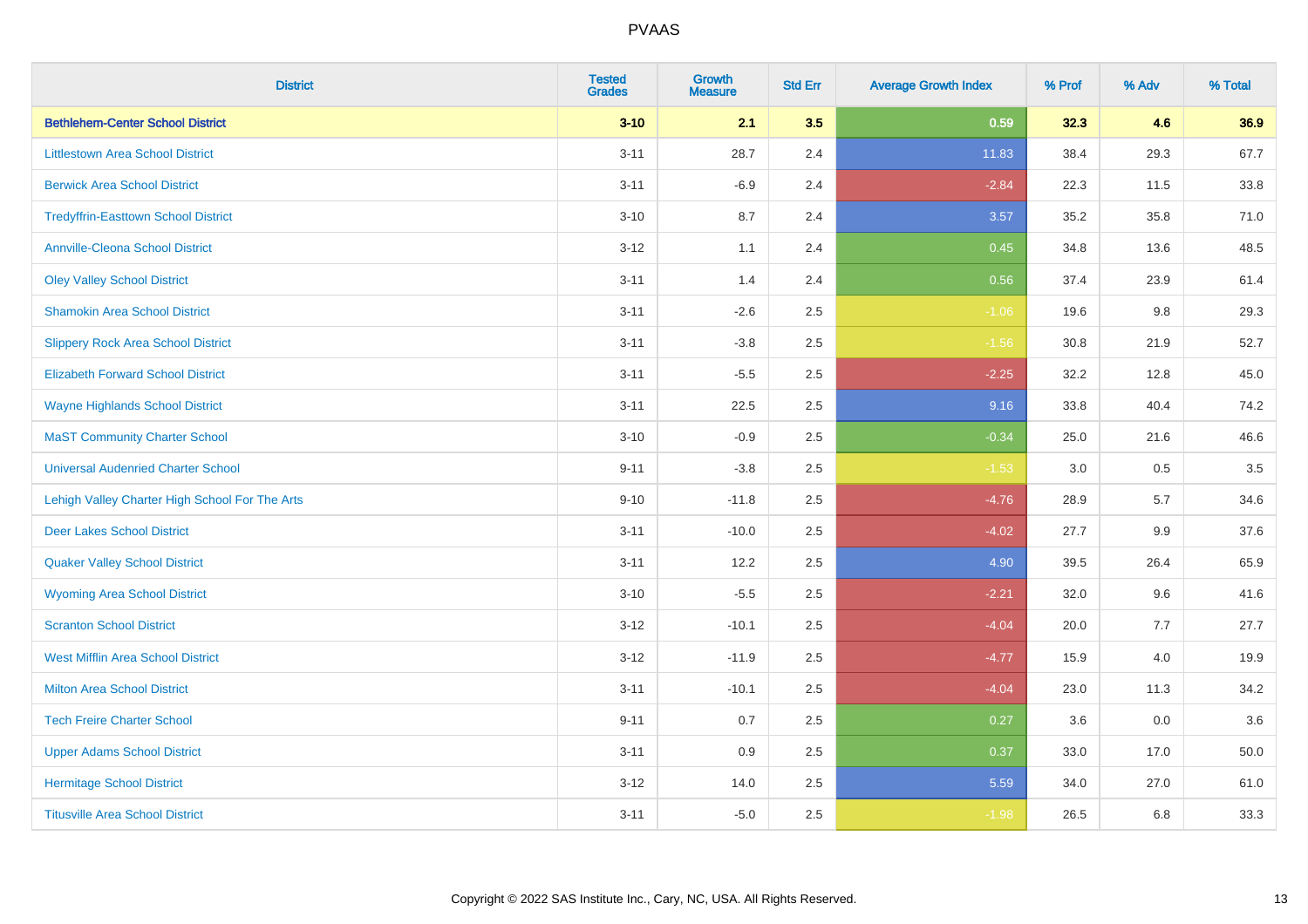| <b>District</b>                                                       | <b>Tested</b><br><b>Grades</b> | <b>Growth</b><br><b>Measure</b> | <b>Std Err</b> | <b>Average Growth Index</b> | % Prof | % Adv | % Total |
|-----------------------------------------------------------------------|--------------------------------|---------------------------------|----------------|-----------------------------|--------|-------|---------|
| <b>Bethlehem-Center School District</b>                               | $3 - 10$                       | 2.1                             | 3.5            | 0.59                        | 32.3   | 4.6   | 36.9    |
| Pen Argyl Area School District                                        | $3 - 12$                       | 12.8                            | 2.5            | 5.10                        | 28.5   | 23.8  | 52.3    |
| Northern Lehigh School District                                       | $3 - 12$                       | 6.1                             | 2.5            | 2.42                        | 21.4   | 18.0  | 39.3    |
| <b>Central Greene School District</b>                                 | $3 - 11$                       | $-0.4$                          | 2.5            | $-0.15$                     | 27.8   | 14.8  | 42.6    |
| <b>Bald Eagle Area School District</b>                                | $3 - 11$                       | 7.6                             | 2.5            | 3.00                        | 31.6   | 15.6  | 47.3    |
| <b>Jersey Shore Area School District</b>                              | $3 - 11$                       | 0.7                             | 2.5            | 0.27                        | 39.3   | 13.6  | 52.9    |
| <b>Forest Hills School District</b>                                   | $3 - 11$                       | 1.8                             | 2.5            | 0.71                        | 28.8   | 10.3  | 39.1    |
| Preparatory Charter School Of Mathematics, Science, Tech, And Careers | $9 - 10$                       | $-5.1$                          | 2.5            | $-2.03$                     | 6.3    | 1.4   | 7.7     |
| Ambridge Area School District                                         | $3 - 12$                       | $-19.4$                         | 2.5            | $-7.64$                     | 23.2   | 5.6   | 28.9    |
| <b>Beaver Area School District</b>                                    | $3 - 10$                       | $-3.0$                          | 2.5            | $-1.16$                     | 25.8   | 27.8  | 53.6    |
| <b>Woodland Hills School District</b>                                 | $3 - 12$                       | $-4.2$                          | 2.5            | $-1.66$                     | 10.1   | 1.4   | 11.5    |
| <b>Innovative Arts Academy Charter School</b>                         | $6 - 11$                       | $-7.2$                          | 2.5            | $-2.83$                     | 2.0    | 0.0   | 2.0     |
| <b>South Park School District</b>                                     | $3 - 11$                       | $-8.8$                          | 2.5            | $-3.46$                     | 28.1   | 17.0  | 45.2    |
| <b>Brandywine Heights Area School District</b>                        | $3 - 11$                       | 5.8                             | 2.6            | 2.27                        | 27.7   | 28.6  | 56.2    |
| <b>Conneaut School District</b>                                       | $3 - 12$                       | $-2.3$                          | 2.6            | $-0.91$                     | 27.4   | 9.7   | 37.1    |
| <b>Midd-West School District</b>                                      | $3 - 11$                       | 3.6                             | 2.6            | 1.42                        | 28.6   | 25.0  | 53.6    |
| Huntingdon Area School District                                       | $3 - 11$                       | 5.8                             | 2.6            | 2.28                        | 27.8   | 17.4  | 45.2    |
| <b>Danville Area School District</b>                                  | $3 - 11$                       | 18.4                            | 2.6            | 7.19                        | 32.0   | 46.1  | 78.1    |
| Perseus House Charter School Of Excellence                            | $6 - 11$                       | $-6.4$                          | 2.6            | $-2.50$                     | 0.9    | 0.0   | 0.9     |
| Northern Tioga School District                                        | $3 - 12$                       | 6.8                             | 2.6            | 2.64                        | 25.0   | 16.9  | 41.9    |
| <b>Girard School District</b>                                         | $3 - 11$                       | $-12.3$                         | 2.6            | $-4.76$                     | 29.7   | 18.9  | 48.6    |
| Philadelphia Electrical & Tech Charter High School                    | $10 - 10$                      | 1.2                             | 2.6            | 0.45                        | 0.9    | 0.0   | 0.9     |
| <b>Central Valley School District</b>                                 | $3 - 10$                       | 4.7                             | 2.6            | 1.83                        | 37.8   | 18.5  | 56.3    |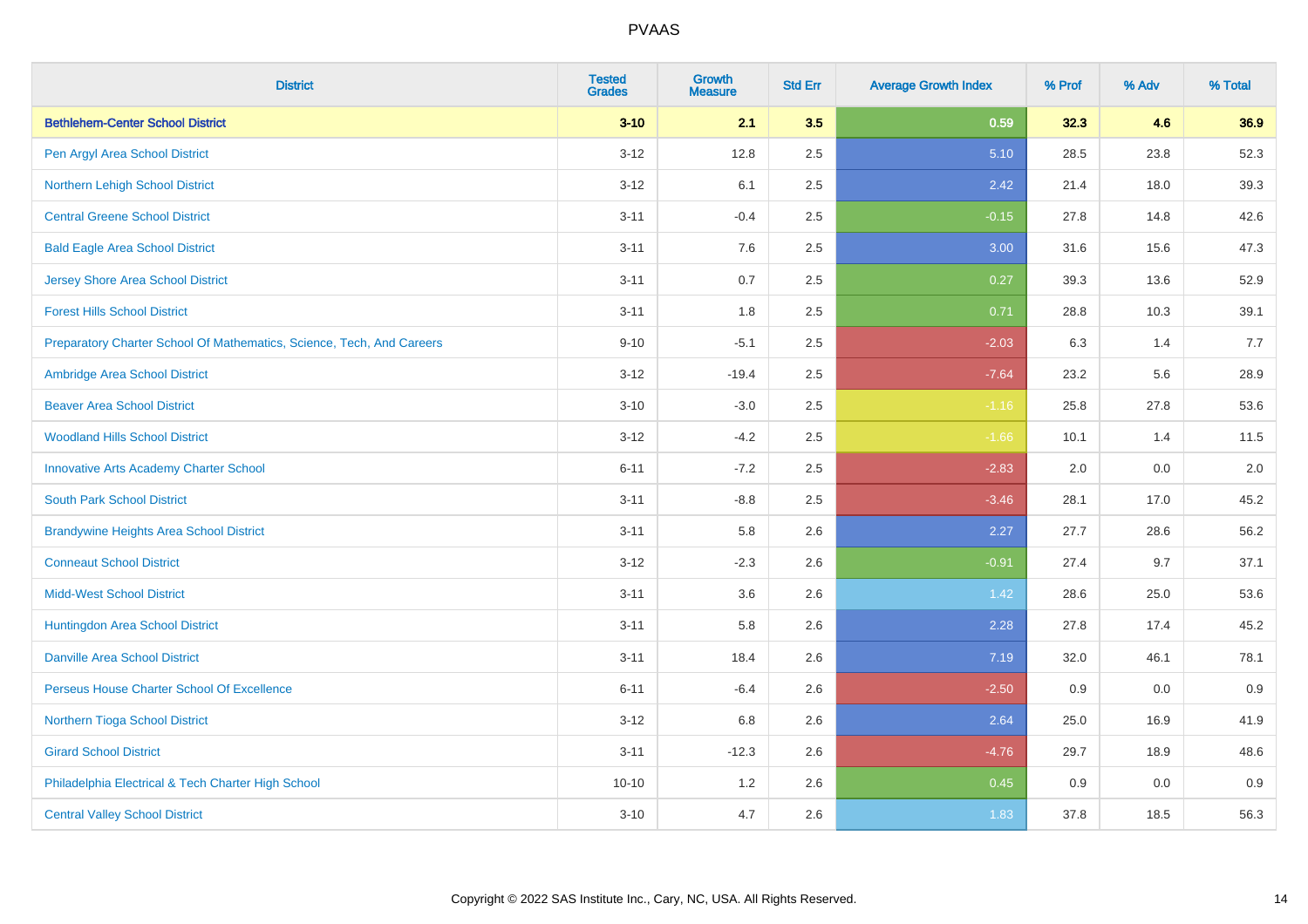| <b>District</b>                                  | <b>Tested</b><br><b>Grades</b> | <b>Growth</b><br><b>Measure</b> | <b>Std Err</b> | <b>Average Growth Index</b> | % Prof | % Adv | % Total |
|--------------------------------------------------|--------------------------------|---------------------------------|----------------|-----------------------------|--------|-------|---------|
| <b>Bethlehem-Center School District</b>          | $3 - 10$                       | 2.1                             | 3.5            | 0.59                        | 32.3   | 4.6   | 36.9    |
| <b>Susquenita School District</b>                | $3 - 11$                       | $-5.9$                          | 2.6            | $-2.28$                     | 30.6   | 13.9  | 44.4    |
| <b>Collegium Charter School</b>                  | $3 - 10$                       | 21.2                            | 2.6            | 8.18                        | 25.4   | 16.4  | 41.8    |
| <b>Western Wayne School District</b>             | $3 - 11$                       | 3.6                             | 2.6            | 1.39                        | 30.8   | 16.2  | 47.0    |
| <b>Wyomissing Area School District</b>           | $3-12$                         | $-2.4$                          | 2.6            | $-0.92$                     | 25.6   | 28.1  | 53.7    |
| <b>Franklin Area School District</b>             | $3 - 11$                       | $-3.7$                          | 2.6            | $-1.43$                     | 30.5   | 5.9   | 36.4    |
| Community Academy Of Philadelphia Charter School | $3 - 11$                       | 0.1                             | 2.6            | 0.06                        | 9.7    | 2.6   | 12.4    |
| <b>Derry Area School District</b>                | $3 - 11$                       | $-11.8$                         | 2.6            | $-4.53$                     | 34.8   | 6.1   | 40.9    |
| <b>Greater Nanticoke Area School District</b>    | $3-12$                         | $-6.8$                          | 2.6            | $-2.58$                     | 15.2   | 8.9   | 24.1    |
| <b>Chester-Upland School District</b>            | $3 - 11$                       | $-3.6$                          | 2.6            | $-1.38$                     | 1.6    | 0.0   | 1.6     |
| <b>Hopewell Area School District</b>             | $3 - 11$                       | 0.8                             | 2.6            | 0.31                        | 34.5   | 12.4  | 46.9    |
| <b>Richland School District</b>                  | $3 - 11$                       | $-6.9$                          | 2.6            | $-2.63$                     | 40.1   | 20.9  | 61.0    |
| Penns Valley Area School District                | $3 - 12$                       | 14.1                            | 2.6            | 5.33                        | 29.6   | 23.3  | 52.9    |
| <b>Montoursville Area School District</b>        | $3 - 12$                       | $-8.4$                          | 2.6            | $-3.17$                     | 38.8   | 18.2  | 57.0    |
| Karns City Area School District                  | $3 - 11$                       | $-7.2$                          | 2.6            | $-2.71$                     | 26.4   | 20.8  | 47.2    |
| <b>Towanda Area School District</b>              | $3 - 11$                       | $-4.0$                          | 2.6            | $-1.52$                     | 24.8   | 9.9   | 34.8    |
| <b>Neshannock Township School District</b>       | $3 - 10$                       | $-12.5$                         | 2.7            | $-4.73$                     | 29.0   | 13.0  | 42.0    |
| Susquehanna Township School District             | $3-12$                         | 3.9                             | 2.7            | 1.45                        | 19.0   | 13.1  | 32.0    |
| Boys Latin Of Philadelphia Charter School        | $6 - 12$                       | $-8.0$                          | 2.7            | $-3.02$                     | 1.4    | 0.0   | 1.4     |
| <b>Riverside School District</b>                 | $3 - 11$                       | $-6.2$                          | 2.7            | $-2.33$                     | 20.8   | 17.0  | 37.7    |
| <b>Palmerton Area School District</b>            | $3 - 11$                       | $-0.9$                          | 2.7            | $-0.34$                     | 34.3   | 14.3  | 48.6    |
| <b>Loyalsock Township School District</b>        | $3-12$                         | 26.7                            | 2.7            | 9.92                        | 36.8   | 35.1  | 71.9    |
| <b>Schuylkill Haven Area School District</b>     | $3 - 11$                       | $-5.3$                          | 2.7            | $-1.96$                     | 22.2   | 11.6  | 33.8    |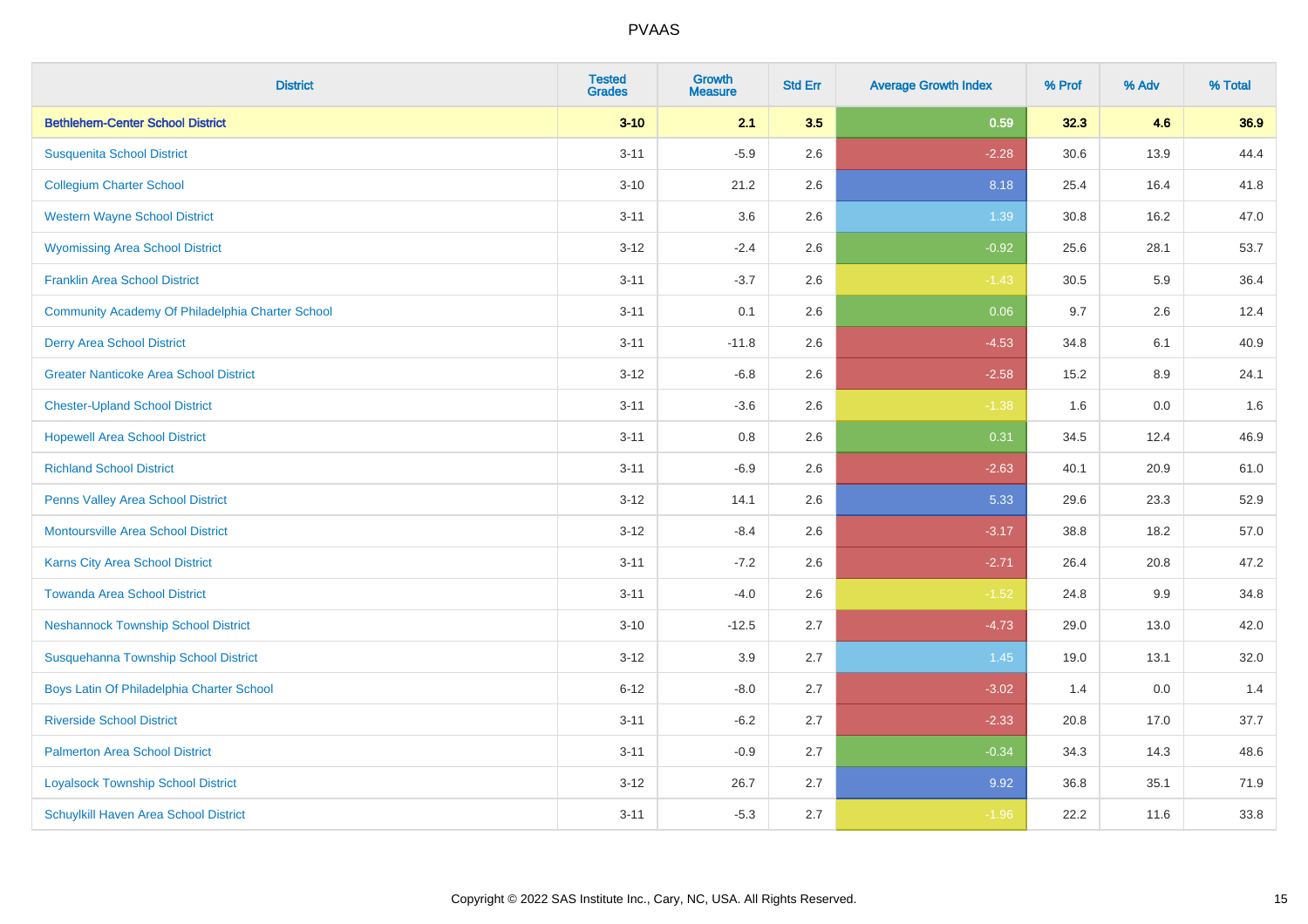| <b>District</b>                                    | <b>Tested</b><br><b>Grades</b> | <b>Growth</b><br><b>Measure</b> | <b>Std Err</b> | <b>Average Growth Index</b> | % Prof | % Adv | % Total |
|----------------------------------------------------|--------------------------------|---------------------------------|----------------|-----------------------------|--------|-------|---------|
| <b>Bethlehem-Center School District</b>            | $3 - 10$                       | 2.1                             | 3.5            | 0.59                        | 32.3   | 4.6   | 36.9    |
| <b>Dunmore School District</b>                     | $3 - 11$                       | $-12.2$                         | 2.7            | $-4.51$                     | 15.0   | 5.3   | 20.4    |
| <b>Riverside Beaver County School District</b>     | $3 - 11$                       | $-5.5$                          | 2.7            | $-2.03$                     | 35.8   | 23.2  | 59.0    |
| <b>Punxsutawney Area School District</b>           | $3 - 11$                       | 15.8                            | 2.7            | 5.83                        | 18.6   | 29.0  | 47.6    |
| <b>Mid Valley School District</b>                  | $3 - 10$                       | $-11.1$                         | 2.7            | $-4.07$                     | 28.3   | 8.1   | 36.4    |
| <b>North East School District</b>                  | $3 - 11$                       | $-5.3$                          | 2.7            | $-1.97$                     | 31.7   | 24.8  | 56.4    |
| <b>Yough School District</b>                       | $3 - 10$                       | $-6.2$                          | 2.7            | $-2.27$                     | 28.9   | 8.8   | 37.7    |
| <b>Warrior Run School District</b>                 | $3 - 11$                       | 10.5                            | 2.7            | 3.86                        | 34.1   | 16.8  | 50.9    |
| Philadelphia Academy Charter School                | $3 - 11$                       | $-14.7$                         | 2.7            | $-5.42$                     | 21.6   | 3.9   | 25.5    |
| <b>West York Area School District</b>              | $3-12$                         | $-9.8$                          | 2.7            | $-3.57$                     | 21.9   | 10.9  | 32.8    |
| <b>Lincoln Park Performing Arts Charter School</b> | $7 - 11$                       | $-14.9$                         | 2.7            | $-5.45$                     | 39.3   | 8.9   | 48.2    |
| <b>Charleroi School District</b>                   | $3 - 11$                       | $-4.3$                          | 2.7            | $-1.55$                     | 22.2   | 15.9  | 38.1    |
| <b>Hanover Public School District</b>              | $3 - 11$                       | $-12.4$                         | 2.7            | $-4.50$                     | 22.7   | 6.2   | 28.9    |
| <b>Wattsburg Area School District</b>              | $3 - 11$                       | 1.0                             | 2.7            | 0.36                        | 20.4   | 12.4  | 32.7    |
| <b>Lakeland School District</b>                    | $3 - 11$                       | 13.3                            | 2.8            | 4.80                        | 22.2   | 21.2  | 43.4    |
| <b>Montrose Area School District</b>               | $3 - 10$                       | 12.3                            | 2.8            | 4.41                        | 37.8   | 28.9  | 66.7    |
| Lake-Lehman School District                        | $3 - 11$                       | 14.9                            | 2.8            | 5.34                        | 25.8   | 22.5  | 48.3    |
| <b>Mohawk Area School District</b>                 | $3 - 11$                       | $-10.5$                         | 2.8            | $-3.75$                     | 35.1   | 10.6  | 45.7    |
| <b>Kutztown Area School District</b>               | $3-12$                         | 9.3                             | 2.8            | 3.34                        | 38.5   | 14.6  | 53.2    |
| <b>Columbia-Montour AVTS</b>                       | $9 - 10$                       | $-7.1$                          | 2.8            | $-2.52$                     | 19.5   | 3.2   | 22.7    |
| <b>Blairsville-Saltsburg School District</b>       | $3 - 11$                       | $-7.5$                          | 2.8            | $-2.67$                     | 20.1   | 8.2   | 28.3    |
| Mastery Charter School - Shoemaker Campus          | $7 - 10$                       | $-2.3$                          | 2.8            | $-0.81$                     | 10.1   | 3.7   | 13.8    |
| <b>Iroquois School District</b>                    | $3 - 11$                       | 13.6                            | 2.8            | 4.83                        | 33.3   | 16.0  | 49.4    |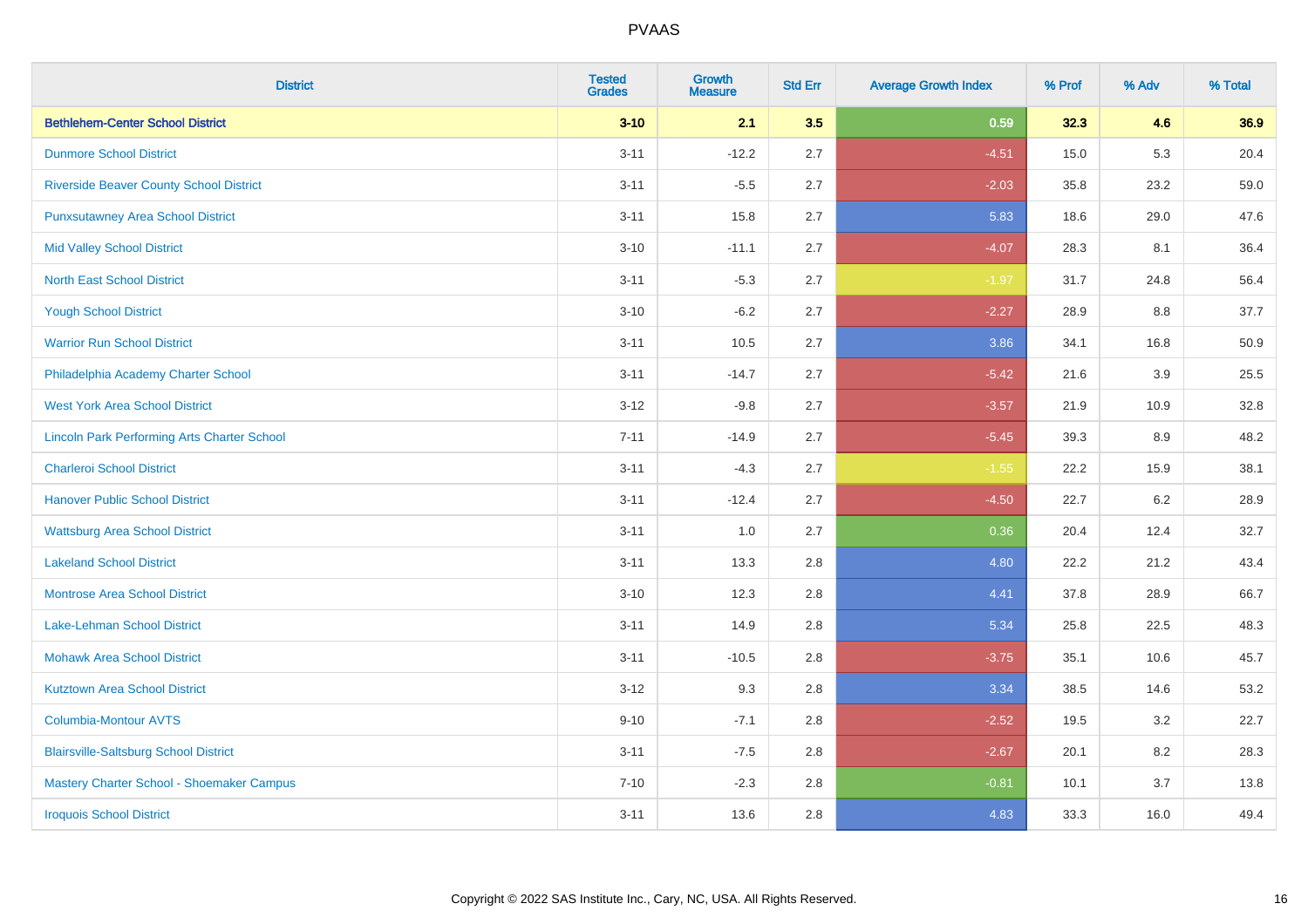| <b>District</b>                              | <b>Tested</b><br><b>Grades</b> | <b>Growth</b><br><b>Measure</b> | <b>Std Err</b> | <b>Average Growth Index</b> | % Prof | % Adv | % Total |
|----------------------------------------------|--------------------------------|---------------------------------|----------------|-----------------------------|--------|-------|---------|
| <b>Bethlehem-Center School District</b>      | $3 - 10$                       | 2.1                             | 3.5            | 0.59                        | 32.3   | 4.6   | 36.9    |
| Southern Tioga School District               | $3 - 11$                       | $-0.1$                          | 2.8            | $-0.03$                     | 26.3   | 10.3  | 36.6    |
| Catasauqua Area School District              | $3 - 12$                       | $-7.3$                          | 2.8            | $-2.58$                     | 27.1   | 11.2  | 38.3    |
| <b>Bellwood-Antis School District</b>        | $3 - 10$                       | $3.5\,$                         | 2.8            | 1.24                        | 40.9   | 19.4  | 60.2    |
| <b>Mount Union Area School District</b>      | $3 - 10$                       | $-2.5$                          | 2.8            | $-0.89$                     | 19.8   | 5.8   | 25.6    |
| <b>Westmont Hilltop School District</b>      | $3 - 11$                       | $-1.0$                          | 2.8            | $-0.36$                     | 33.3   | 14.7  | 48.0    |
| <b>Big Beaver Falls Area School District</b> | $3 - 11$                       | $-17.9$                         | 2.8            | $-6.27$                     | 9.4    | 2.8   | 12.2    |
| <b>Elk Lake School District</b>              | $3 - 11$                       | $-6.1$                          | 2.9            | $-2.12$                     | 26.3   | 11.6  | 37.9    |
| <b>Kane Area School District</b>             | $3 - 10$                       | 8.8                             | 2.9            | 3.07                        | 31.4   | 19.8  | 51.2    |
| <b>Marion Center Area School District</b>    | $3 - 10$                       | $0.8\,$                         | 2.9            | 0.27                        | 23.3   | 11.1  | 34.4    |
| <b>Canton Area School District</b>           | $3 - 11$                       | 8.4                             | 2.9            | 2.92                        | 13.8   | 23.0  | 36.8    |
| <b>Palisades School District</b>             | $3 - 11$                       | 7.7                             | 2.9            | 2.66                        | 27.8   | 20.3  | 48.1    |
| <b>Moniteau School District</b>              | $3 - 11$                       | $-11.8$                         | 2.9            | $-4.07$                     | 22.6   | 5.0   | 27.6    |
| <b>Chestnut Ridge School District</b>        | $3-12$                         | 4.0                             | 2.9            | 1.38                        | 33.2   | 11.0  | 44.2    |
| <b>Cambria Heights School District</b>       | $3 - 10$                       | $-6.2$                          | 2.9            | $-2.11$                     | 25.0   | 13.0  | 38.0    |
| <b>Washington School District</b>            | $3 - 11$                       | $-15.9$                         | 2.9            | $-5.44$                     | 12.9   | 1.7   | 14.7    |
| <b>Bristol Borough School District</b>       | $3 - 12$                       | $-5.9$                          | 2.9            | $-2.00$                     | 27.8   | 3.3   | 31.1    |
| New Hope-Solebury School District            | $3 - 11$                       | 28.8                            | 2.9            | 9.77                        | 31.6   | 50.0  | 81.6    |
| <b>Camp Hill School District</b>             | $3 - 12$                       | 20.7                            | 2.9            | 7.00                        | 32.3   | 41.4  | 73.7    |
| <b>Apollo-Ridge School District</b>          | $3 - 12$                       | 9.5                             | 3.0            | 3.23                        | 34.0   | 9.4   | 43.4    |
| <b>Greenville Area School District</b>       | $3 - 11$                       | $-13.2$                         | 3.0            | $-4.45$                     | 32.1   | 4.6   | 36.7    |
| Philipsburg-Osceola Area School District     | $3 - 11$                       | 4.1                             | 3.0            | 1.37                        | 22.5   | 16.2  | 38.8    |
| <b>Mcguffey School District</b>              | $3 - 11$                       | $-12.1$                         | 3.0            | $-4.06$                     | 12.8   | 5.9   | 18.6    |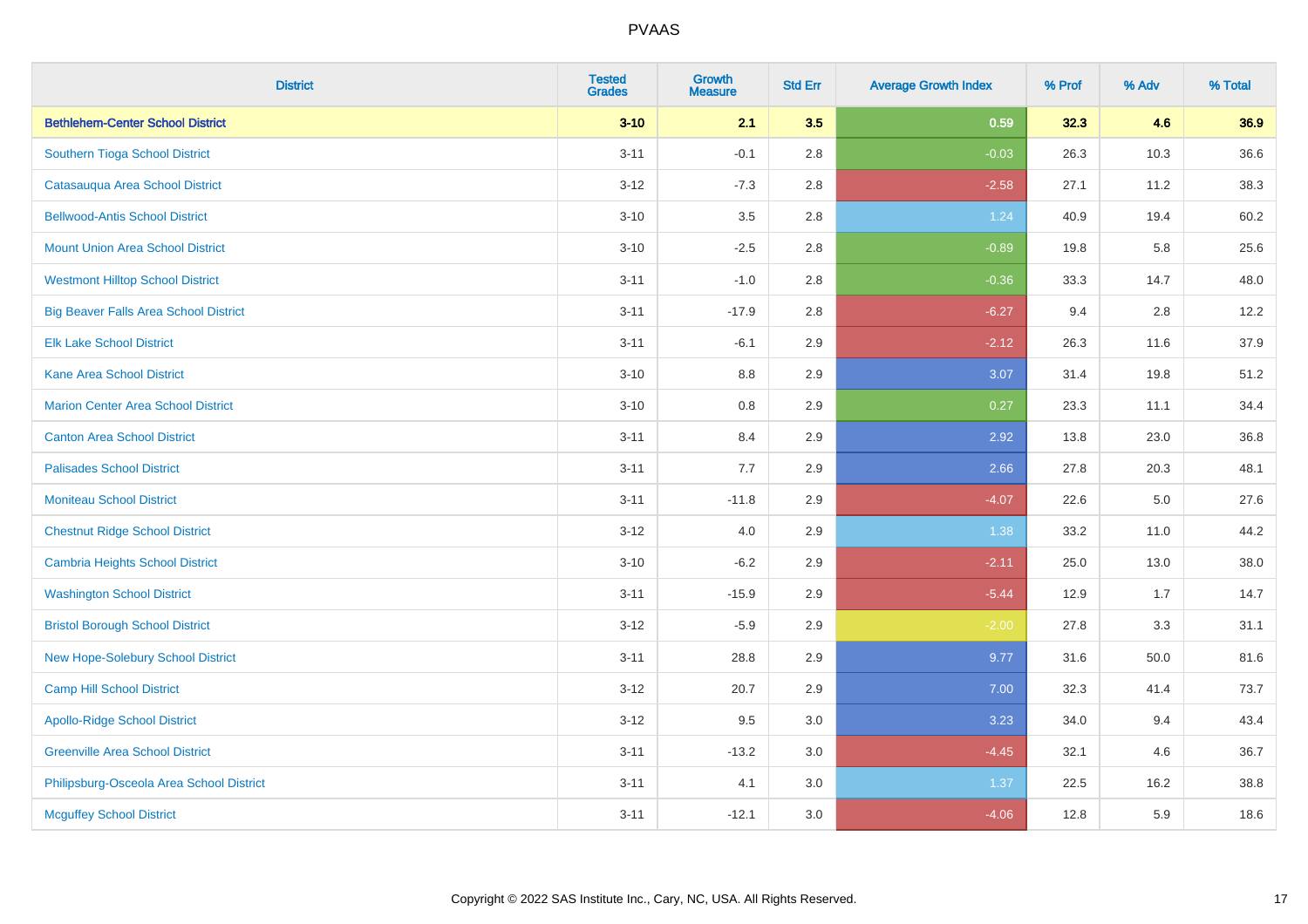| <b>District</b>                                   | <b>Tested</b><br><b>Grades</b> | <b>Growth</b><br><b>Measure</b> | <b>Std Err</b> | <b>Average Growth Index</b> | % Prof | % Adv | % Total |
|---------------------------------------------------|--------------------------------|---------------------------------|----------------|-----------------------------|--------|-------|---------|
| <b>Bethlehem-Center School District</b>           | $3 - 10$                       | 2.1                             | 3.5            | 0.59                        | 32.3   | 4.6   | 36.9    |
| <b>Bentworth School District</b>                  | $3 - 11$                       | 7.0                             | 3.0            | 2.36                        | 26.6   | 17.0  | 43.6    |
| Lehigh Valley Academy Regional Charter School     | $3 - 11$                       | $-5.9$                          | 3.0            | $-1.98$                     | 20.0   | 7.7   | 27.7    |
| Southern Columbia Area School District            | $3 - 11$                       | $-8.5$                          | 3.0            | $-2.83$                     | 30.5   | 12.8  | 43.3    |
| <b>Pine Grove Area School District</b>            | $3 - 11$                       | $-1.1$                          | 3.0            | $-0.36$                     | 29.5   | 14.3  | 43.8    |
| Mastery Charter School - Hardy Williams           | $3 - 11$                       | 6.6                             | 3.0            | 2.21                        | 24.7   | 1.2   | 25.9    |
| <b>Windber Area School District</b>               | $3 - 11$                       | $-11.9$                         | 3.0            | $-3.94$                     | 41.0   | 10.3  | 51.3    |
| <b>Wellsboro Area School District</b>             | $3 - 11$                       | $-6.3$                          | 3.0            | $-2.08$                     | 24.4   | 13.4  | 37.8    |
| <b>MaST Community Charter School II</b>           | $3 - 10$                       | 1.4                             | 3.0            | 0.45                        | 16.1   | 4.6   | 20.7    |
| <b>East Allegheny School District</b>             | $3 - 11$                       | $-6.4$                          | 3.0            | $-2.11$                     | 21.0   | 7.4   | 28.4    |
| <b>Executive Education Academy Charter School</b> | $3 - 10$                       | $-14.6$                         | 3.0            | $-4.81$                     | 8.5    | 1.2   | 9.8     |
| <b>Brentwood Borough School District</b>          | $3 - 11$                       | 1.3                             | 3.0            | 0.44                        | 20.2   | 16.0  | 36.2    |
| <b>Uniontown Area School District</b>             | $3 - 11$                       | $-2.8$                          | 3.1            | $-0.91$                     | 31.7   | 7.3   | 39.0    |
| <b>Carmichaels Area School District</b>           | $3 - 10$                       | $-7.0$                          | 3.1            | $-2.30$                     | 17.8   | 9.6   | 27.4    |
| <b>Freedom Area School District</b>               | $3 - 11$                       | $-6.3$                          | 3.1            | $-2.04$                     | 22.9   | 8.4   | 31.3    |
| <b>Springfield Township School District</b>       | $3 - 11$                       | $-3.9$                          | 3.1            | $-1.27$                     | 37.2   | 30.8  | 68.1    |
| <b>Southmoreland School District</b>              | $3 - 11$                       | $-12.5$                         | 3.1            | $-4.04$                     | 33.3   | 15.5  | 48.8    |
| <b>Avon Grove Charter School</b>                  | $3 - 11$                       | 9.8                             | 3.1            | 3.18                        | 32.4   | 26.0  | 58.4    |
| <b>Mercer Area School District</b>                | $3 - 11$                       | 2.2                             | 3.1            | 0.70                        | 24.4   | 11.8  | 36.2    |
| Maritime Academy Charter School                   | $3 - 10$                       | 13.2                            | 3.1            | 4.29                        | 24.0   | 1.3   | 25.3    |
| <b>KIPP Dubois Charter School</b>                 | $9 - 10$                       | $-3.0$                          | 3.1            | $-0.95$                     | 10.0   | 0.0   | 10.0    |
| <b>Everett Area School District</b>               | $3 - 11$                       | $-1.1$                          | 3.1            | $-0.34$                     | 34.2   | 13.2  | 47.4    |
| South Williamsport Area School District           | $3 - 10$                       | 0.9                             | 3.1            | 0.31                        | 38.4   | 11.6  | 50.0    |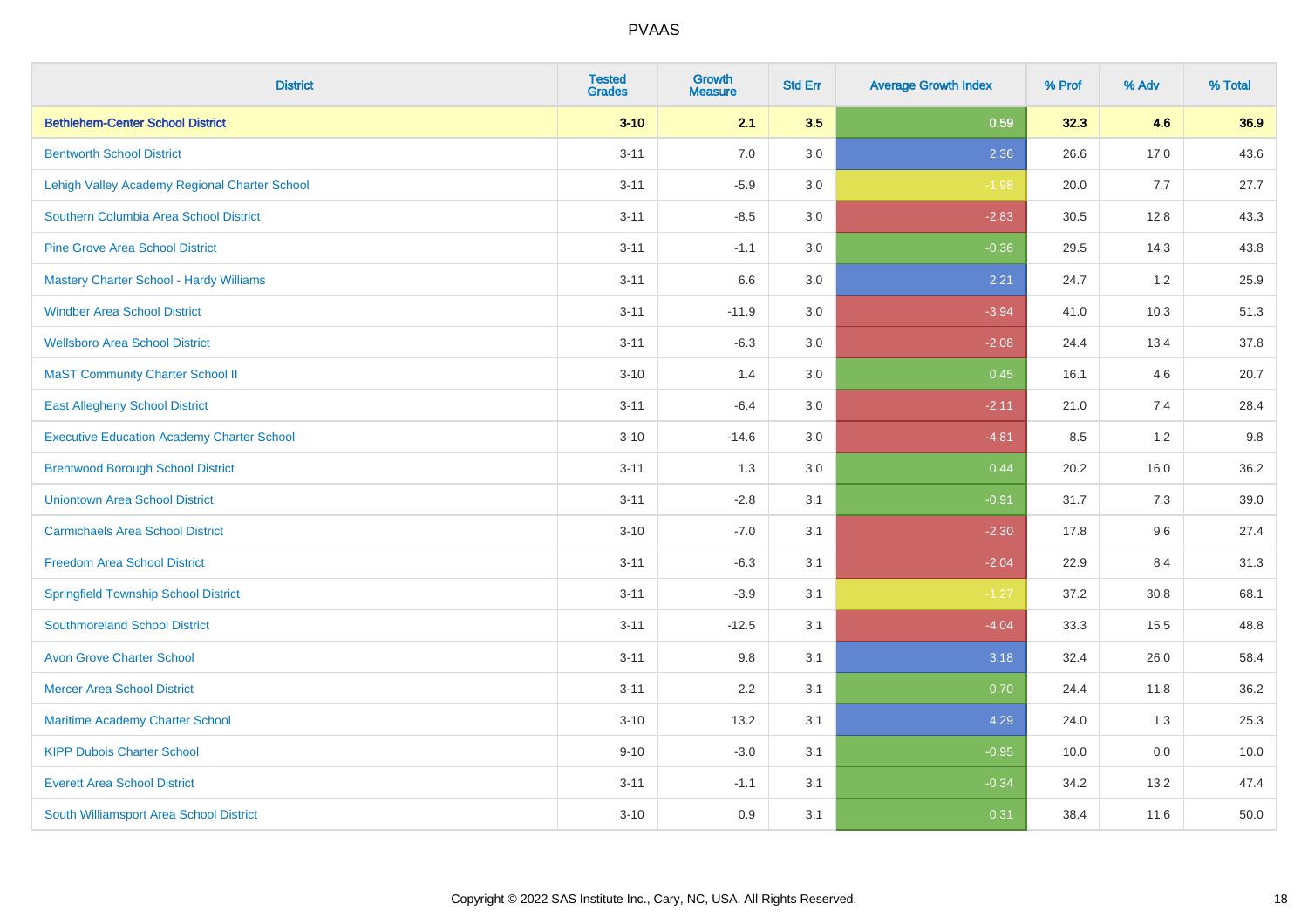| <b>District</b>                                 | <b>Tested</b><br><b>Grades</b> | <b>Growth</b><br><b>Measure</b> | <b>Std Err</b> | <b>Average Growth Index</b> | % Prof | % Adv | % Total |
|-------------------------------------------------|--------------------------------|---------------------------------|----------------|-----------------------------|--------|-------|---------|
| <b>Bethlehem-Center School District</b>         | $3 - 10$                       | 2.1                             | 3.5            | 0.59                        | 32.3   | 4.6   | 36.9    |
| <b>Redbank Valley School District</b>           | $3 - 11$                       | $-7.5$                          | 3.1            | $-2.41$                     | 12.4   | 10.6  | 23.1    |
| <b>Cranberry Area School District</b>           | $3 - 12$                       | $-0.9$                          | 3.1            | $-0.29$                     | 25.5   | 9.7   | 35.2    |
| <b>Fort Cherry School District</b>              | $3 - 10$                       | $-0.7$                          | 3.1            | $-0.21$                     | 30.6   | 14.1  | 44.7    |
| <b>Laurel School District</b>                   | $3 - 11$                       | 13.0                            | 3.1            | 4.19                        | 30.3   | 15.7  | 46.1    |
| <b>Brookville Area School District</b>          | $3 - 11$                       | $6.8\,$                         | 3.1            | 2.19                        | 46.1   | 14.6  | 60.7    |
| <b>Old Forge School District</b>                | $3 - 12$                       | $-11.3$                         | 3.1            | $-3.62$                     | 28.6   | 13.2  | 41.8    |
| <b>Ellwood City Area School District</b>        | $3 - 11$                       | $-12.5$                         | 3.1            | $-4.00$                     | 26.7   | 8.7   | 35.4    |
| Renaissance Academy Charter School              | $3 - 11$                       | $-5.6$                          | 3.1            | $-1.79$                     | 28.4   | 18.5  | 46.9    |
| <b>Pequea Valley School District</b>            | $3 - 11$                       | 18.0                            | 3.1            | 5.74                        | 29.2   | 37.5  | 66.7    |
| South Allegheny School District                 | $3 - 11$                       | $-0.9$                          | 3.1            | $-0.30$                     | 23.8   | 2.5   | 26.2    |
| <b>Ligonier Valley School District</b>          | $3 - 11$                       | $-10.8$                         | 3.1            | $-3.43$                     | 34.1   | 5.8   | 39.9    |
| Jefferson County-Dubois AVTS                    | $9 - 11$                       | $-11.7$                         | 3.1            | $-3.72$                     | 17.6   | 2.8   | 20.4    |
| <b>Mahanoy Area School District</b>             | $3 - 10$                       | $-3.4$                          | 3.1            | $-1.07$                     | 21.4   | 8.6   | 30.0    |
| South Side Area School District                 | $3 - 11$                       | $-0.6$                          | 3.1            | $-0.19$                     | 24.0   | 28.0  | 52.0    |
| <b>Carlynton School District</b>                | $3 - 11$                       | $-2.0$                          | 3.2            | $-0.62$                     | 27.9   | 5.2   | 33.1    |
| <b>Montgomery Area School District</b>          | $3 - 11$                       | $-5.8$                          | 3.2            | $-1.83$                     | 25.0   | 11.5  | 36.5    |
| <b>Central Fulton School District</b>           | $3 - 11$                       | $-13.3$                         | 3.2            | $-4.20$                     | 18.1   | 9.7   | 27.8    |
| <b>Carbondale Area School District</b>          | $3 - 10$                       | $-2.8$                          | 3.2            | $-0.87$                     | 27.5   | 2.9   | 30.4    |
| <b>Sayre Area School District</b>               | $3 - 11$                       | 5.8                             | 3.2            | 1.81                        | 30.3   | 21.0  | 51.3    |
| <b>Eastern Lancaster County School District</b> | $3 - 12$                       | 2.9                             | 3.2            | 0.91                        | 35.2   | 36.4  | 71.6    |
| <b>Carbon Career &amp; Technical Institute</b>  | $9 - 11$                       | $-9.3$                          | 3.2            | $-2.92$                     | 19.6   | 2.2   | 21.7    |
| Octorara Area School District                   | $3 - 11$                       | $-7.5$                          | 3.2            | $-2.35$                     | 26.1   | 17.0  | 43.2    |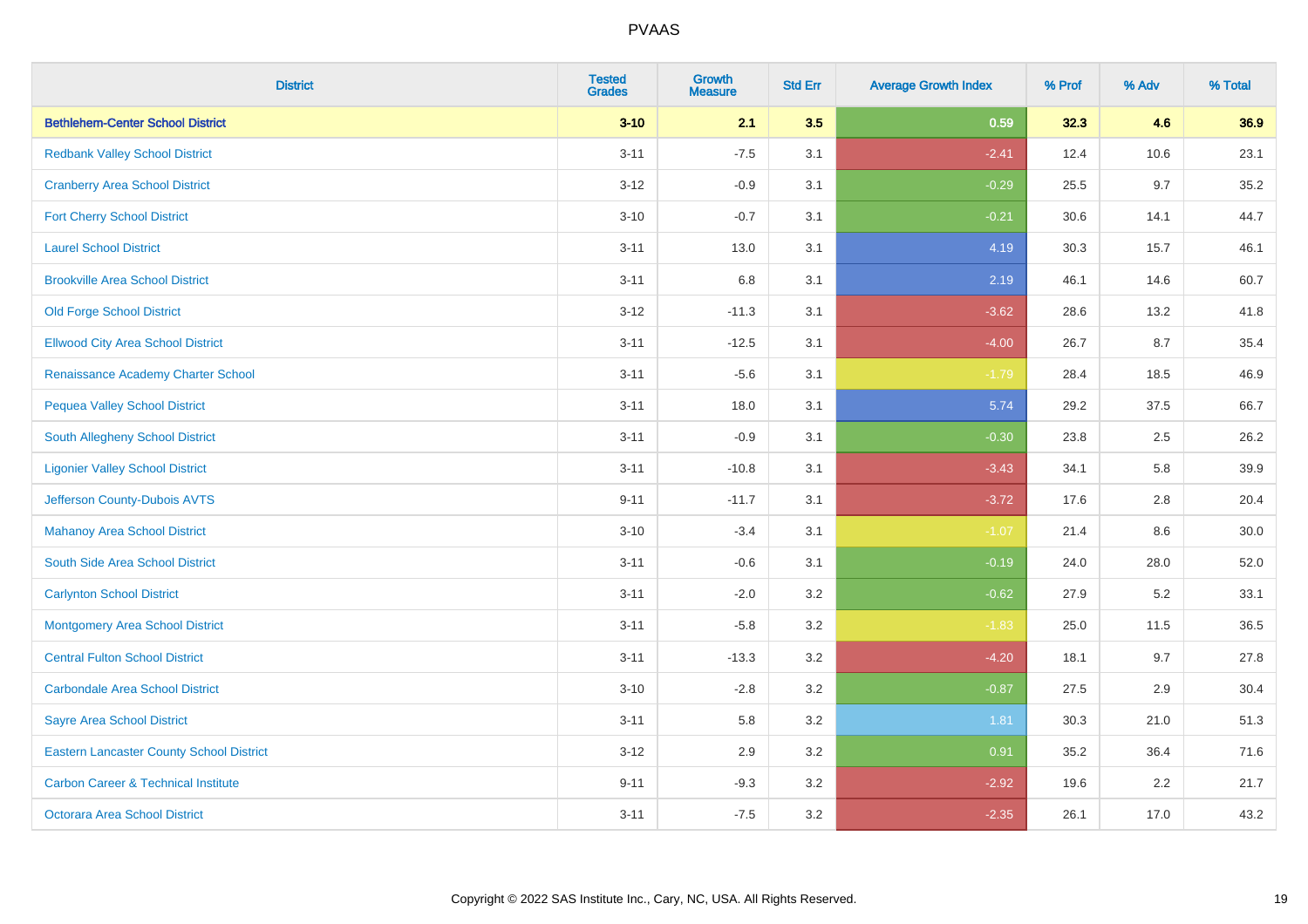| <b>District</b>                                        | <b>Tested</b><br><b>Grades</b> | <b>Growth</b><br><b>Measure</b> | <b>Std Err</b> | <b>Average Growth Index</b> | % Prof | % Adv | % Total |
|--------------------------------------------------------|--------------------------------|---------------------------------|----------------|-----------------------------|--------|-------|---------|
| <b>Bethlehem-Center School District</b>                | $3 - 10$                       | 2.1                             | 3.5            | 0.59                        | 32.3   | 4.6   | 36.9    |
| <b>Wyalusing Area School District</b>                  | $3 - 12$                       | 5.7                             | 3.2            | 1.78                        | 38.6   | 12.9  | 51.4    |
| <b>Steelton-Highspire School District</b>              | $3 - 11$                       | $-5.3$                          | 3.2            | $-1.65$                     | 13.9   | 0.0   | 13.9    |
| Shenango Area School District                          | $3 - 11$                       | 1.7                             | 3.2            | 0.52                        | 41.4   | 13.8  | 55.3    |
| <b>Troy Area School District</b>                       | $3 - 10$                       | $-4.7$                          | 3.2            | $-1.46$                     | 22.8   | 16.5  | 39.2    |
| Juniata Valley School District                         | $3 - 11$                       | 1.6                             | 3.2            | 0.51                        | 23.1   | 9.4   | 32.5    |
| <b>New Brighton Area School District</b>               | $3 - 11$                       | $-2.1$                          | 3.2            | $-0.65$                     | 31.5   | 11.1  | 42.6    |
| New Kensington-Arnold School District                  | $3 - 11$                       | $-5.8$                          | 3.2            | $-1.80$                     | 10.8   | 1.2   | 12.0    |
| <b>Northwestern School District</b>                    | $3 - 11$                       | $-14.6$                         | 3.2            | $-4.51$                     | 32.5   | 13.7  | 46.2    |
| <b>Burgettstown Area School District</b>               | $3 - 11$                       | $-11.2$                         | 3.2            | $-3.46$                     | 16.0   | 2.7   | 18.7    |
| <b>Panther Valley School District</b>                  | $3 - 12$                       | $-13.3$                         | 3.2            | $-4.10$                     | 31.5   | 4.1   | 35.6    |
| Meyersdale Area School District                        | $3 - 11$                       | $-16.1$                         | 3.3            | $-4.94$                     | 20.3   | 5.8   | 26.1    |
| <b>Muncy School District</b>                           | $3 - 11$                       | 6.9                             | 3.3            | 2.12                        | 37.6   | 18.8  | 56.4    |
| <b>Newport School District</b>                         | $3 - 12$                       | 3.8                             | 3.3            | 1.17                        | 38.8   | 10.4  | 49.2    |
| <b>West Branch Area School District</b>                | $3 - 11$                       | 17.0                            | 3.3            | 5.20                        | 47.1   | 19.1  | 66.2    |
| Northern Bedford County School District                | $3 - 11$                       | $-2.3$                          | 3.3            | $-0.69$                     | 26.2   | 16.9  | 43.1    |
| Lackawanna Trail School District                       | $3 - 10$                       | $-11.0$                         | 3.3            | $-3.35$                     | 13.1   | 18.0  | 31.2    |
| Northwest Area School District                         | $3 - 10$                       | $-3.2$                          | 3.3            | $-0.97$                     | 30.4   | 13.0  | 43.5    |
| <b>Westinghouse Arts Academy Charter School</b>        | $9 - 10$                       | $-6.0$                          | 3.3            | $-1.81$                     | 20.2   | 8.9   | 29.1    |
| Propel Charter School - Braddock Hills                 | $3 - 11$                       | $-2.1$                          | 3.3            | $-0.63$                     | 4.8    | 3.2   | 8.1     |
| Wilmington Area School District                        | $3 - 11$                       | 11.1                            | 3.3            | 3.37                        | 29.8   | 26.2  | 56.0    |
| <b>North Star School District</b>                      | $3 - 11$                       | 1.1                             | 3.3            | 0.34                        | 26.2   | 20.0  | 46.2    |
| <b>Chester Charter Scholars Academy Charter School</b> | $3 - 12$                       | $-6.2$                          | 3.3            | $-1.88$                     | 2.2    | 0.0   | 2.2     |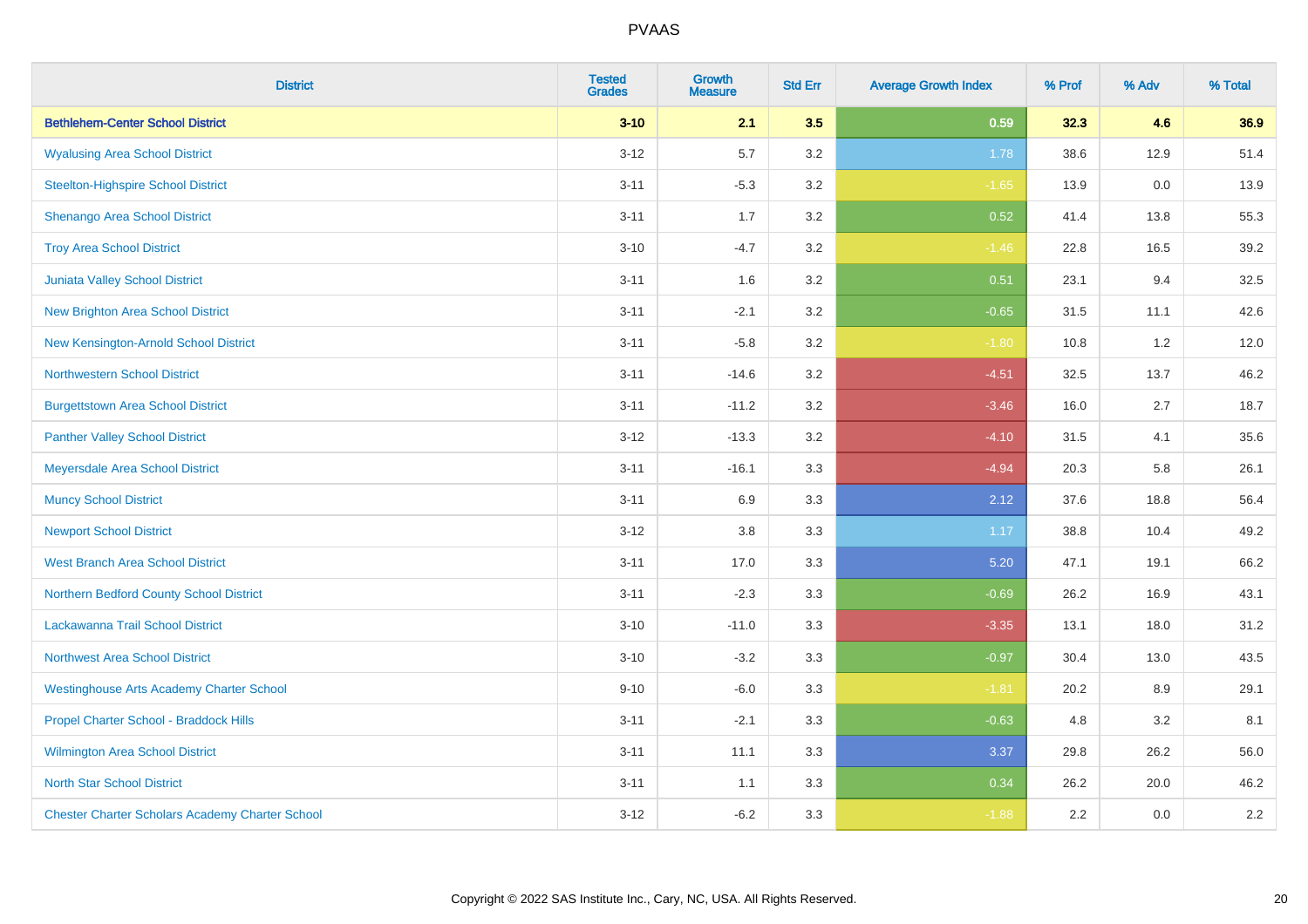| <b>District</b>                               | <b>Tested</b><br><b>Grades</b> | <b>Growth</b><br><b>Measure</b> | <b>Std Err</b> | <b>Average Growth Index</b> | % Prof | % Adv   | % Total |
|-----------------------------------------------|--------------------------------|---------------------------------|----------------|-----------------------------|--------|---------|---------|
| <b>Bethlehem-Center School District</b>       | $3 - 10$                       | 2.1                             | 3.5            | 0.59                        | 32.3   | 4.6     | 36.9    |
| <b>Burrell School District</b>                | $3 - 11$                       | $-1.5$                          | 3.3            | $-0.44$                     | 27.8   | 17.7    | 45.6    |
| <b>Tacony Academy Charter School</b>          | $3 - 11$                       | $-12.9$                         | 3.3            | $-3.90$                     | 8.6    | 1.4     | 10.0    |
| <b>Tussey Mountain School District</b>        | $3 - 12$                       | $-13.0$                         | 3.3            | $-3.93$                     | 11.1   | 3.2     | 14.3    |
| <b>Portage Area School District</b>           | $3 - 10$                       | $-0.5$                          | 3.3            | $-0.14$                     | 27.0   | 20.6    | 47.6    |
| <b>Purchase Line School District</b>          | $3 - 12$                       | 4.3                             | 3.3            | 1.30                        | 32.3   | 9.0     | 41.4    |
| <b>United School District</b>                 | $3 - 11$                       | 6.3                             | 3.3            | 1.89                        | 38.8   | 16.3    | 55.0    |
| <b>Union City Area School District</b>        | $3 - 12$                       | $-8.7$                          | 3.3            | $-2.59$                     | 29.7   | 10.9    | 40.6    |
| <b>Steel Valley School District</b>           | $3 - 11$                       | 11.1                            | 3.3            | 3.33                        | 34.8   | 10.1    | 44.9    |
| Pennsylvania Virtual Charter School           | $3 - 11$                       | 4.4                             | 3.4            | 1.31                        | 29.8   | 21.2    | 51.0    |
| Jeannette City School District                | $3 - 11$                       | $-0.7$                          | 3.4            | $-0.20$                     | 26.8   | 4.1     | 30.9    |
| Northern Cambria School District              | $3 - 11$                       | $-0.3$                          | 3.4            | $-0.09$                     | 26.5   | 1.2     | 27.7    |
| <b>Mountain View School District</b>          | $3 - 11$                       | 24.2                            | 3.4            | 7.20                        | 45.8   | 37.3    | 83.0    |
| Southern Huntingdon County School District    | $3 - 11$                       | $-5.9$                          | 3.4            | $-1.76$                     | 32.8   | 4.9     | 37.7    |
| <b>Minersville Area School District</b>       | $3 - 11$                       | $-2.9$                          | 3.4            | $-0.86$                     | 27.4   | 9.7     | 37.1    |
| Pennsylvania Distance Learning Charter School | $3 - 12$                       | 6.8                             | 3.4            | 1.99                        | 19.8   | 6.2     | 25.9    |
| <b>Multicultural Academy Charter School</b>   | $9 - 11$                       | 6.0                             | 3.4            | 1.77                        | 12.3   | $0.0\,$ | 12.3    |
| Millersburg Area School District              | $3 - 11$                       | $-6.6$                          | 3.4            | $-1.92$                     | 24.1   | 10.3    | 34.5    |
| <b>Belmont Charter School</b>                 | $3 - 10$                       | 2.2                             | 3.4            | 0.64                        | 5.3    | 1.8     | 7.0     |
| <b>Coudersport Area School District</b>       | $3 - 11$                       | 14.8                            | 3.4            | 4.33                        | 34.7   | 28.0    | 62.7    |
| <b>Frazier School District</b>                | $3 - 11$                       | $-18.9$                         | 3.4            | $-5.49$                     | 18.3   | 1.4     | 19.7    |
| <b>Bloomsburg Area School District</b>        | $3 - 10$                       | 4.3                             | 3.4            | 1.26                        | 36.5   | 20.6    | 57.1    |
| <b>Northgate School District</b>              | $3 - 11$                       | $-3.0$                          | 3.4            | $-0.85$                     | 35.6   | 6.8     | 42.4    |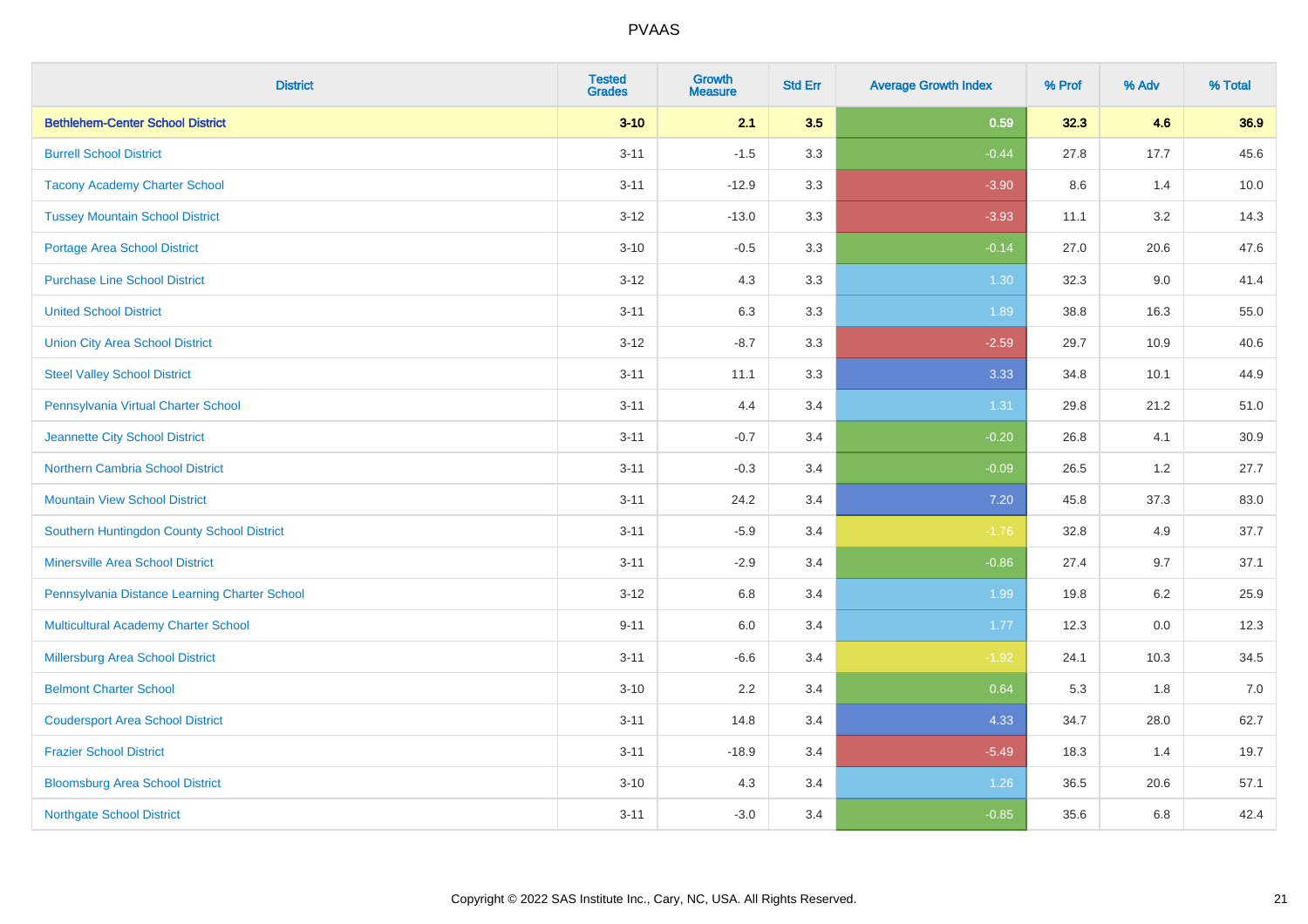| <b>District</b>                                | <b>Tested</b><br><b>Grades</b> | <b>Growth</b><br><b>Measure</b> | <b>Std Err</b> | <b>Average Growth Index</b> | % Prof | % Adv | % Total |
|------------------------------------------------|--------------------------------|---------------------------------|----------------|-----------------------------|--------|-------|---------|
| <b>Bethlehem-Center School District</b>        | $3 - 10$                       | 2.1                             | 3.5            | 0.59                        | 32.3   | 4.6   | 36.9    |
| <b>Chartiers-Houston School District</b>       | $3 - 10$                       | $-16.5$                         | 3.5            | $-4.79$                     | 26.3   | 6.6   | 32.9    |
| <b>Southeast Delco School District</b>         | $3 - 10$                       | 3.9                             | 3.5            | 1.12                        | 18.6   | 3.4   | 22.0    |
| <b>Homer-Center School District</b>            | $3 - 11$                       | 8.8                             | 3.5            | 2.53                        | 38.0   | 17.7  | 55.8    |
| <b>Reynolds School District</b>                | $3 - 10$                       | $-3.0$                          | 3.5            | $-0.87$                     | 27.3   | 9.1   | 36.4    |
| <b>Sto-Rox School District</b>                 | $3 - 10$                       | $-7.0$                          | 3.5            | $-1.99$                     | 3.2    | 0.0   | 3.2     |
| <b>Otto-Eldred School District</b>             | $3 - 11$                       | $-0.5$                          | 3.5            | $-0.13$                     | 35.8   | 10.5  | 46.3    |
| <b>Conemaugh Township Area School District</b> | $3 - 12$                       | 4.8                             | 3.5            | 1.39                        | 30.9   | 27.8  | 58.8    |
| <b>Glendale School District</b>                | $3 - 10$                       | 7.9                             | 3.5            | 2.25                        | 42.6   | 9.3   | 51.8    |
| <b>Lakeview School District</b>                | $3 - 11$                       | $-1.9$                          | 3.5            | $-0.53$                     | 41.5   | 12.3  | 53.8    |
| <b>West Middlesex Area School District</b>     | $3 - 10$                       | $-7.4$                          | 3.5            | $-2.11$                     | 32.0   | 9.6   | 41.6    |
| <b>Brockway Area School District</b>           | $3 - 11$                       | $-0.4$                          | 3.5            | $-0.11$                     | 41.2   | 13.8  | 55.0    |
| <b>Shenandoah Valley School District</b>       | $3 - 11$                       | $-4.5$                          | 3.5            | $-1.29$                     | 14.3   | 0.0   | 14.3    |
| <b>Penns Manor Area School District</b>        | $3 - 12$                       | $-1.9$                          | 3.5            | $-0.55$                     | 24.2   | 3.8   | 28.0    |
| <b>Halifax Area School District</b>            | $3 - 11$                       | 5.8                             | 3.5            | 1.64                        | 32.1   | 18.9  | 50.9    |
| <b>Bethlehem-Center School District</b>        | $3 - 10$                       | 2.1                             | 3.5            | 0.59                        | 32.3   | 4.6   | 36.9    |
| <b>School Lane Charter School</b>              | $3 - 11$                       | 2.6                             | 3.6            | 0.72                        | 23.1   | 18.7  | 41.8    |
| <b>Reach Cyber Charter School</b>              | $3 - 11$                       | 1.4                             | 3.6            | 0.40                        | 32.9   | 15.2  | 48.1    |
| <b>Salisbury Township School District</b>      | $3 - 11$                       | 5.8                             | 3.6            | 1.62                        | 24.4   | 12.6  | 37.0    |
| <b>Fairfield Area School District</b>          | $3 - 11$                       | $-0.5$                          | 3.6            | $-0.13$                     | 43.9   | 6.1   | 50.0    |
| <b>Greenwood School District</b>               | $3 - 11$                       | 11.3                            | 3.6            | 3.14                        | 31.2   | 32.8  | 63.9    |
| <b>Achievement House Charter School</b>        | $7 - 11$                       | $-8.2$                          | 3.6            | $-2.28$                     | 16.7   | 2.8   | 19.4    |
| <b>Aliquippa School District</b>               | $3 - 11$                       | $-20.0$                         | 3.6            | $-5.54$                     | 1.7    | 0.0   | 1.7     |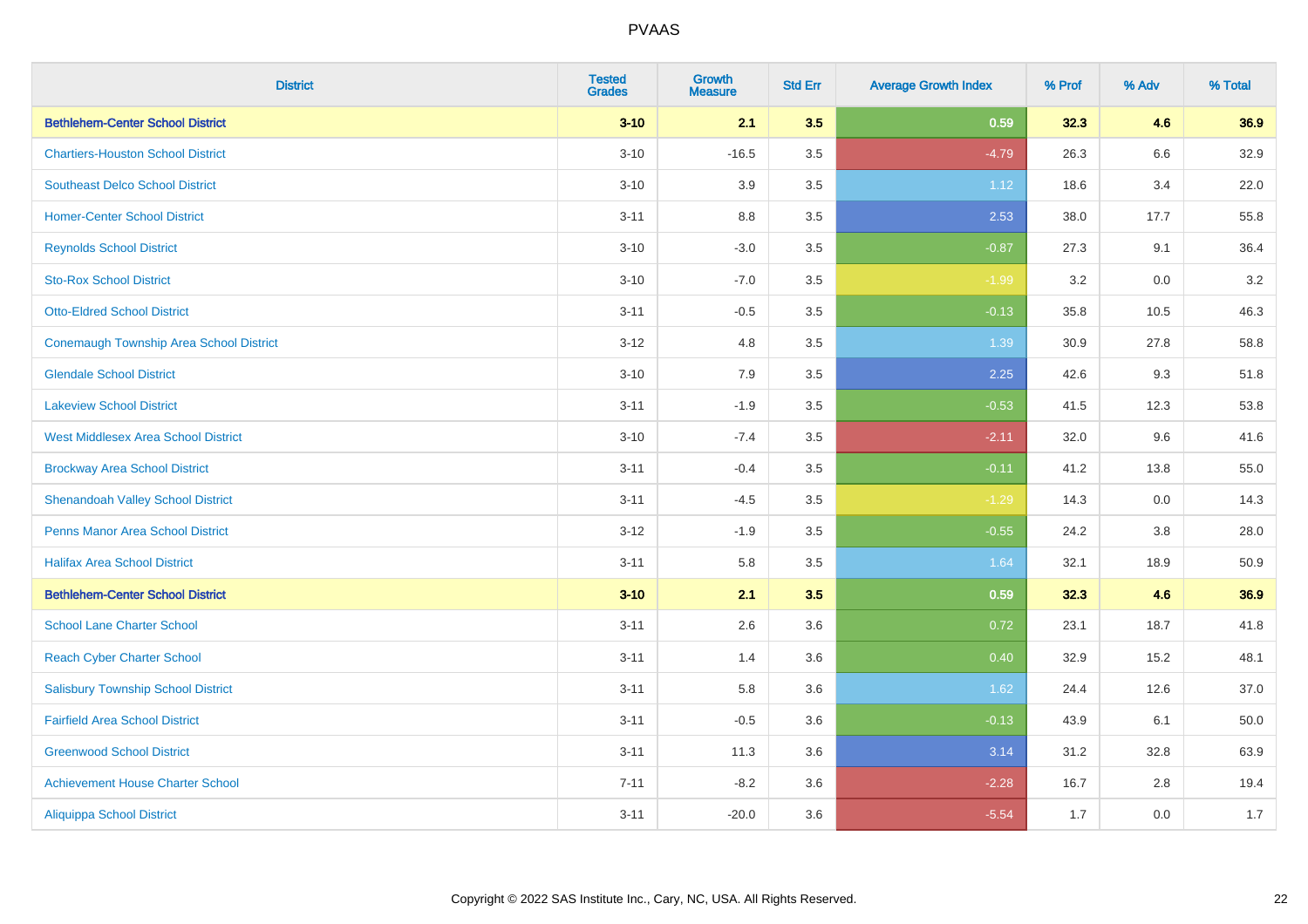| <b>District</b>                                   | <b>Tested</b><br><b>Grades</b> | <b>Growth</b><br><b>Measure</b> | <b>Std Err</b> | <b>Average Growth Index</b> | % Prof | % Adv   | % Total |
|---------------------------------------------------|--------------------------------|---------------------------------|----------------|-----------------------------|--------|---------|---------|
| <b>Bethlehem-Center School District</b>           | $3 - 10$                       | 2.1                             | 3.5            | 0.59                        | 32.3   | 4.6     | 36.9    |
| <b>Forest City Regional School District</b>       | $3 - 12$                       | $-1.2$                          | 3.6            | $-0.33$                     | 26.5   | $8.2\,$ | 34.7    |
| <b>Propel Charter School-Montour</b>              | $3 - 10$                       | $-3.4$                          | 3.6            | $-0.93$                     | 7.7    | 0.0     | 7.7     |
| <b>Clarion-Limestone Area School District</b>     | $3 - 12$                       | $-10.0$                         | 3.6            | $-2.76$                     | 28.3   | 20.0    | 48.3    |
| <b>Columbia Borough School District</b>           | $3 - 12$                       | $-1.1$                          | 3.6            | $-0.31$                     | 17.2   | 1.7     | 19.0    |
| <b>Sharpsville Area School District</b>           | $3 - 11$                       | 3.8                             | 3.7            | 1.04                        | 41.1   | 23.2    | 64.3    |
| <b>Lawrence County CTC</b>                        | $10 - 11$                      | $-9.8$                          | 3.7            | $-2.68$                     | 7.3    | 0.0     | 7.3     |
| <b>Sugar Valley Rural Charter School</b>          | $3 - 11$                       | $-3.6$                          | 3.7            | $-0.98$                     | 10.3   | 0.0     | 10.3    |
| <b>Clarion Area School District</b>               | $3 - 11$                       | 3.2                             | 3.7            | 0.88                        | 31.7   | 13.3    | 45.0    |
| <b>Blue Ridge School District</b>                 | $3 - 11$                       | 8.3                             | 3.7            | 2.24                        | 29.6   | 9.3     | 38.9    |
| <b>North Pocono School District</b>               | $3 - 11$                       | 13.1                            | 3.7            | 3.54                        | 31.4   | 33.3    | 64.7    |
| <b>Union School District</b>                      | $3 - 12$                       | 2.5                             | 3.7            | 0.69                        | 17.9   | 10.4    | 28.4    |
| <b>Antietam School District</b>                   | $3 - 10$                       | $-9.5$                          | 3.7            | $-2.57$                     | 20.9   | 1.5     | 22.4    |
| Lincoln Leadership Academy Charter School         | $3 - 12$                       | $-7.4$                          | 3.7            | $-1.99$                     | 6.4    | 2.1     | 8.5     |
| Morrisville Borough School District               | $3 - 11$                       | $-13.1$                         | 3.7            | $-3.52$                     | 4.9    | 1.6     | 6.6     |
| <b>Environmental Charter School At Frick Park</b> | $3-9$                          | $-6.2$                          | 3.7            | $-1.67$                     | 25.9   | 3.4     | 29.3    |
| <b>Northeast Bradford School District</b>         | $3 - 10$                       | $-5.0$                          | 3.7            | $-1.35$                     | 30.6   | 4.8     | 35.5    |
| <b>Clearfield Area School District</b>            | $3 - 10$                       | $-1.3$                          | 3.7            | $-0.34$                     | 43.9   | 24.6    | 68.4    |
| <b>Williams Valley School District</b>            | $3 - 11$                       | 2.6                             | 3.7            | 0.69                        | 17.0   | 5.1     | 22.0    |
| <b>Port Allegany School District</b>              | $3 - 11$                       | 6.5                             | 3.7            | 1.74                        | 26.4   | 11.3    | 37.7    |
| <b>Brownsville Area School District</b>           | $3 - 12$                       | 3.9                             | 3.8            | 1.04                        | 22.0   | 8.5     | 30.5    |
| <b>Union Area School District</b>                 | $3 - 11$                       | $-6.5$                          | 3.8            | $-1.70$                     | 30.6   | 12.2    | 42.9    |
| <b>Susquehanna Community School District</b>      | $3 - 11$                       | $-4.5$                          | 3.8            | $-1.19$                     | 31.9   | 8.8     | 40.7    |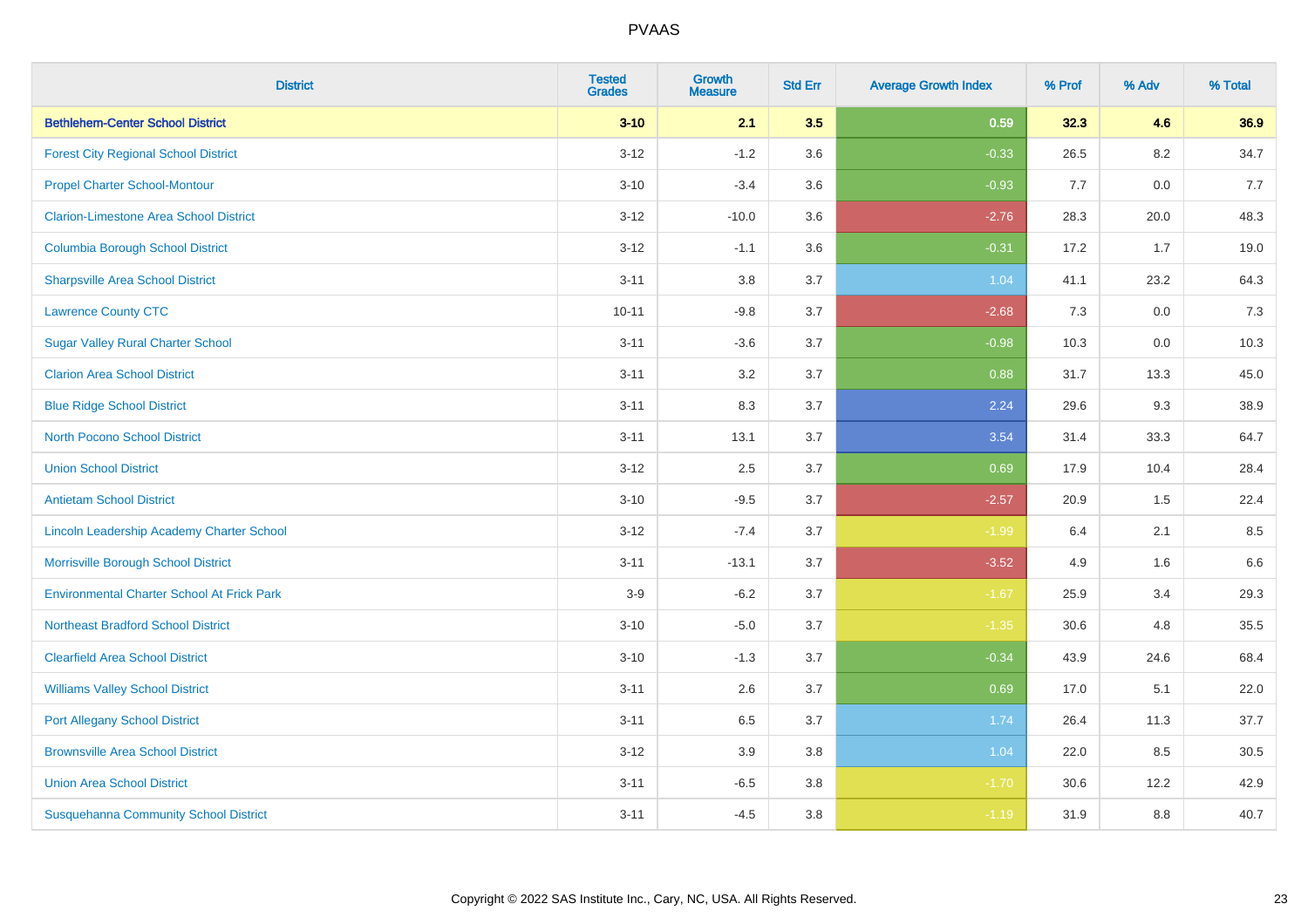| <b>District</b>                                 | <b>Tested</b><br><b>Grades</b> | <b>Growth</b><br><b>Measure</b> | <b>Std Err</b> | <b>Average Growth Index</b> | % Prof  | % Adv | % Total |
|-------------------------------------------------|--------------------------------|---------------------------------|----------------|-----------------------------|---------|-------|---------|
| <b>Bethlehem-Center School District</b>         | $3 - 10$                       | 2.1                             | 3.5            | 0.59                        | 32.3    | 4.6   | 36.9    |
| <b>Smethport Area School District</b>           | $3 - 12$                       | 5.8                             | 3.8            | 1.52                        | 24.6    | 20.0  | 44.6    |
| Jefferson-Morgan School District                | $3 - 10$                       | $-12.0$                         | 3.9            | $-3.09$                     | 28.6    | 6.1   | 34.7    |
| <b>West Greene School District</b>              | $3 - 11$                       | $-8.1$                          | 3.9            | $-2.08$                     | 31.0    | 11.9  | 42.9    |
| <b>Allegheny Valley School District</b>         | $3 - 11$                       | $-1.9$                          | 3.9            | $-0.48$                     | 31.8    | 11.4  | 43.2    |
| <b>Line Mountain School District</b>            | $3 - 11$                       | 11.7                            | 3.9            | 3.01                        | 40.4    | 42.3  | 82.7    |
| Johnsonburg Area School District                | $3 - 11$                       | 5.0                             | 3.9            | 1.27                        | 35.5    | 11.8  | 47.4    |
| <b>Tri-Valley School District</b>               | $3 - 10$                       | $-2.7$                          | 3.9            | $-0.69$                     | 31.0    | 9.5   | 40.5    |
| <b>West Side CTC</b>                            | $9 - 10$                       | $-32.0$                         | 3.9            | $-8.16$                     | 5.9     | 0.0   | 5.9     |
| <b>Leechburg Area School District</b>           | $3 - 11$                       | 7.0                             | 3.9            | 1.79                        | 37.7    | 4.9   | 42.6    |
| <b>Rochester Area School District</b>           | $3 - 11$                       | $-5.7$                          | 3.9            | $-1.45$                     | 14.9    | 2.1   | 17.0    |
| <b>Propel Charter School-Homestead</b>          | $3 - 11$                       | $-5.0$                          | 3.9            | $-1.27$                     | 7.3     | 0.0   | 7.3     |
| <b>Blacklick Valley School District</b>         | $3 - 11$                       | $-0.9$                          | 3.9            | $-0.23$                     | $7.7\,$ | 7.7   | 15.4    |
| <b>Riverview School District</b>                | $3 - 11$                       | $-13.0$                         | 4.0            | $-3.29$                     | 43.1    | 7.8   | 51.0    |
| <b>Shade-Central City School District</b>       | $3 - 11$                       | $-14.6$                         | 4.0            | $-3.68$                     | 9.6     | 0.0   | 9.6     |
| <b>Southern Fulton School District</b>          | $3 - 11$                       | $-5.1$                          | 4.0            | $-1.29$                     | 21.7    | 13.0  | 34.8    |
| <b>Berlin Brothersvalley School District</b>    | $3 - 11$                       | 19.6                            | 4.0            | 4.93                        | 28.3    | 41.3  | 69.6    |
| <b>Ridgway Area School District</b>             | $3 - 11$                       | $-6.1$                          | 4.0            | $-1.53$                     | 42.2    | 15.6  | 57.8    |
| <b>Weatherly Area School District</b>           | $3 - 11$                       | $-5.8$                          | 4.0            | $-1.44$                     | 32.1    | 8.9   | 41.1    |
| <b>Benton Area School District</b>              | $3 - 10$                       | 8.1                             | 4.0            | 2.01                        | 35.7    | 28.6  | 64.3    |
| <b>Allegheny-Clarion Valley School District</b> | $3 - 10$                       | 12.3                            | 4.1            | 3.03                        | 33.3    | 19.0  | 52.4    |
| <b>Conemaugh Valley School District</b>         | $3 - 12$                       | $-6.3$                          | 4.1            | $-1.54$                     | 23.7    | 5.1   | 28.8    |
| <b>Jamestown Area School District</b>           | $3 - 11$                       | $-9.5$                          | 4.1            | $-2.33$                     | 41.5    | 4.9   | 46.3    |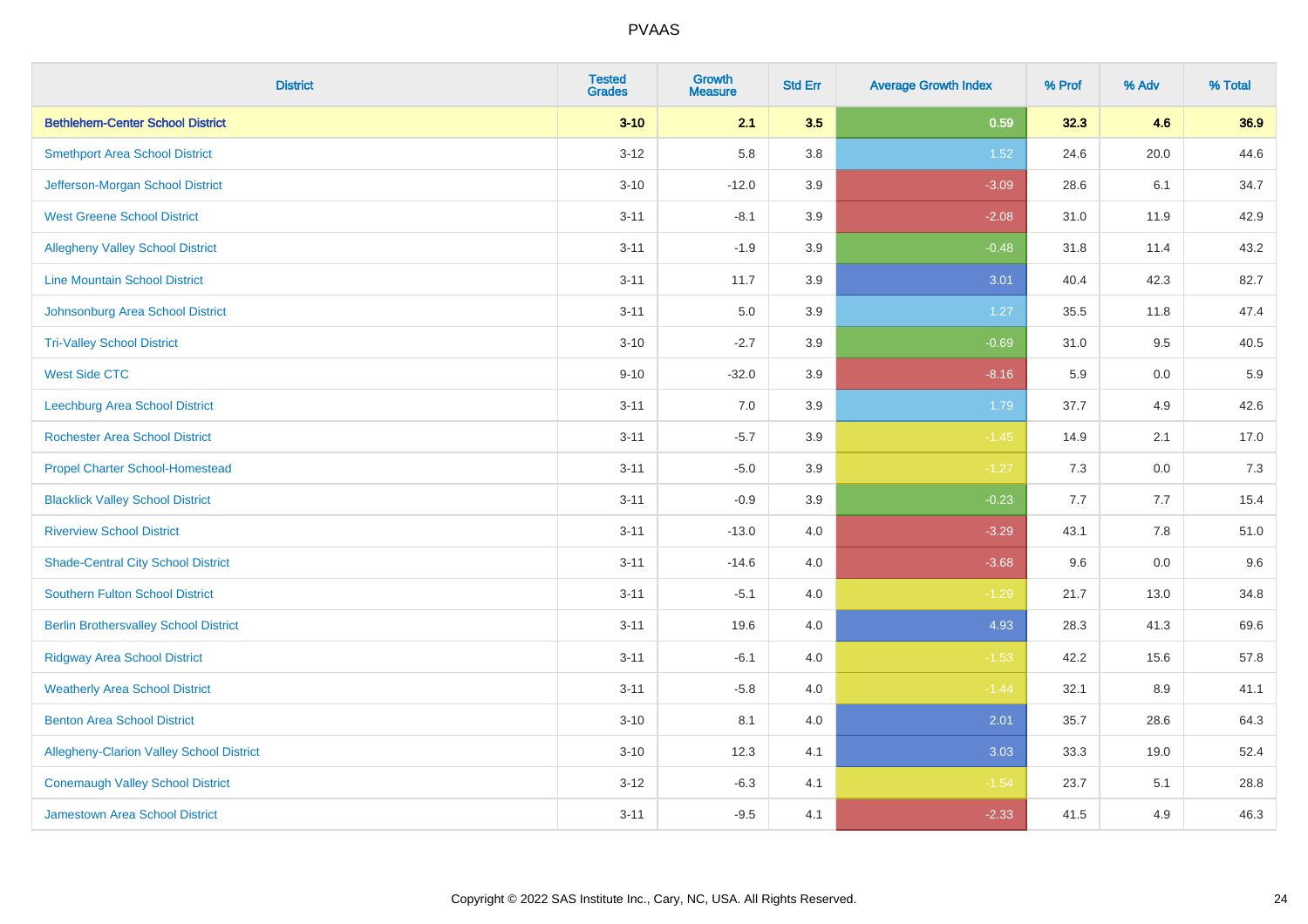| <b>District</b>                                 | <b>Tested</b><br><b>Grades</b> | <b>Growth</b><br><b>Measure</b> | <b>Std Err</b> | <b>Average Growth Index</b> | % Prof | % Adv | % Total |
|-------------------------------------------------|--------------------------------|---------------------------------|----------------|-----------------------------|--------|-------|---------|
| <b>Bethlehem-Center School District</b>         | $3 - 10$                       | 2.1                             | 3.5            | 0.59                        | 32.3   | 4.6   | 36.9    |
| <b>Williamsburg Community School District</b>   | $3 - 11$                       | $-16.9$                         | 4.1            | $-4.14$                     | 22.4   | 0.0   | 22.4    |
| <b>Jenkintown School District</b>               | $3 - 11$                       | $-7.9$                          | 4.1            | $-1.92$                     | 34.1   | 27.3  | 61.4    |
| North Clarion County School District            | $3-12$                         | 3.4                             | 4.1            | 0.83                        | 45.0   | 18.8  | 63.8    |
| <b>Roberto Clemente Charter School</b>          | $3 - 12$                       | $-3.3$                          | 4.1            | $-0.79$                     | 22.7   | 4.6   | 27.3    |
| <b>Ferndale Area School District</b>            | $3 - 10$                       | $-1.1$                          | 4.1            | $-0.27$                     | 21.0   | 7.9   | 29.0    |
| <b>Chichester School District</b>               | $3 - 11$                       | $-1.8$                          | 4.2            | $-0.44$                     | 40.0   | 14.0  | 54.0    |
| <b>Farrell Area School District</b>             | $3 - 11$                       | $-1.9$                          | 4.2            | $-0.44$                     | 9.3    | 11.6  | 20.9    |
| <b>Western Beaver County School District</b>    | $3 - 11$                       | $-9.3$                          | 4.2            | $-2.20$                     | 45.1   | 3.9   | 49.0    |
| <b>Mastery Charter School - Pickett Campus</b>  | $6 - 10$                       | 2.7                             | 4.2            | 0.65                        | 20.6   | 0.0   | 20.6    |
| Dr Robert Ketterer Charter School Inc           | $6 - 12$                       | 7.1                             | 4.3            | 1.66                        | 7.3    | 1.7   | 9.0     |
| <b>Sullivan County School District</b>          | $3 - 10$                       | 2.5                             | 4.3            | 0.58                        | 43.6   | 7.7   | 51.3    |
| <b>Tidioute Community Charter School</b>        | $3 - 11$                       | 0.8                             | 4.4            | 0.19                        | 18.1   | 6.9   | 25.0    |
| <b>Millville Area School District</b>           | $3 - 12$                       | $-5.6$                          | 4.4            | $-1.26$                     | 31.4   | 11.4  | 42.9    |
| <b>Southeastern Greene School District</b>      | $3 - 10$                       | $-2.3$                          | 4.4            | $-0.53$                     | 29.0   | 9.7   | 38.7    |
| <b>Cameron County School District</b>           | $3-12$                         | $-5.0$                          | 4.4            | $-1.12$                     | 34.9   | 4.8   | 39.7    |
| <b>York Academy Regional Charter School</b>     | $3 - 11$                       | $-2.3$                          | 4.4            | $-0.52$                     | 23.5   | 2.0   | 25.5    |
| California Area School District                 | $3 - 10$                       | $-13.7$                         | 4.5            | $-3.06$                     | 41.7   | 16.7  | 58.3    |
| <b>Commodore Perry School District</b>          | $3 - 11$                       | $-10.4$                         | 4.5            | $-2.30$                     | 29.4   | 5.9   | 35.3    |
| Capital Area School for the Arts Charter School | $9 - 11$                       | 14.2                            | 4.5            | 3.13                        | 27.5   | 30.0  | 57.5    |
| <b>Mastery Charter School - Gratz Campus</b>    | $7 - 10$                       | $-9.5$                          | 4.6            | $-2.09$                     | 0.0    | 3.4   | 3.4     |
| <b>Cornell School District</b>                  | $3 - 11$                       | $-5.5$                          | 4.6            | $-1.20$                     | 11.3   | 3.2   | 14.5    |
| <b>Moshannon Valley School District</b>         | $3 - 10$                       | $-5.1$                          | 4.6            | $-1.12$                     | 25.0   | 12.5  | 37.5    |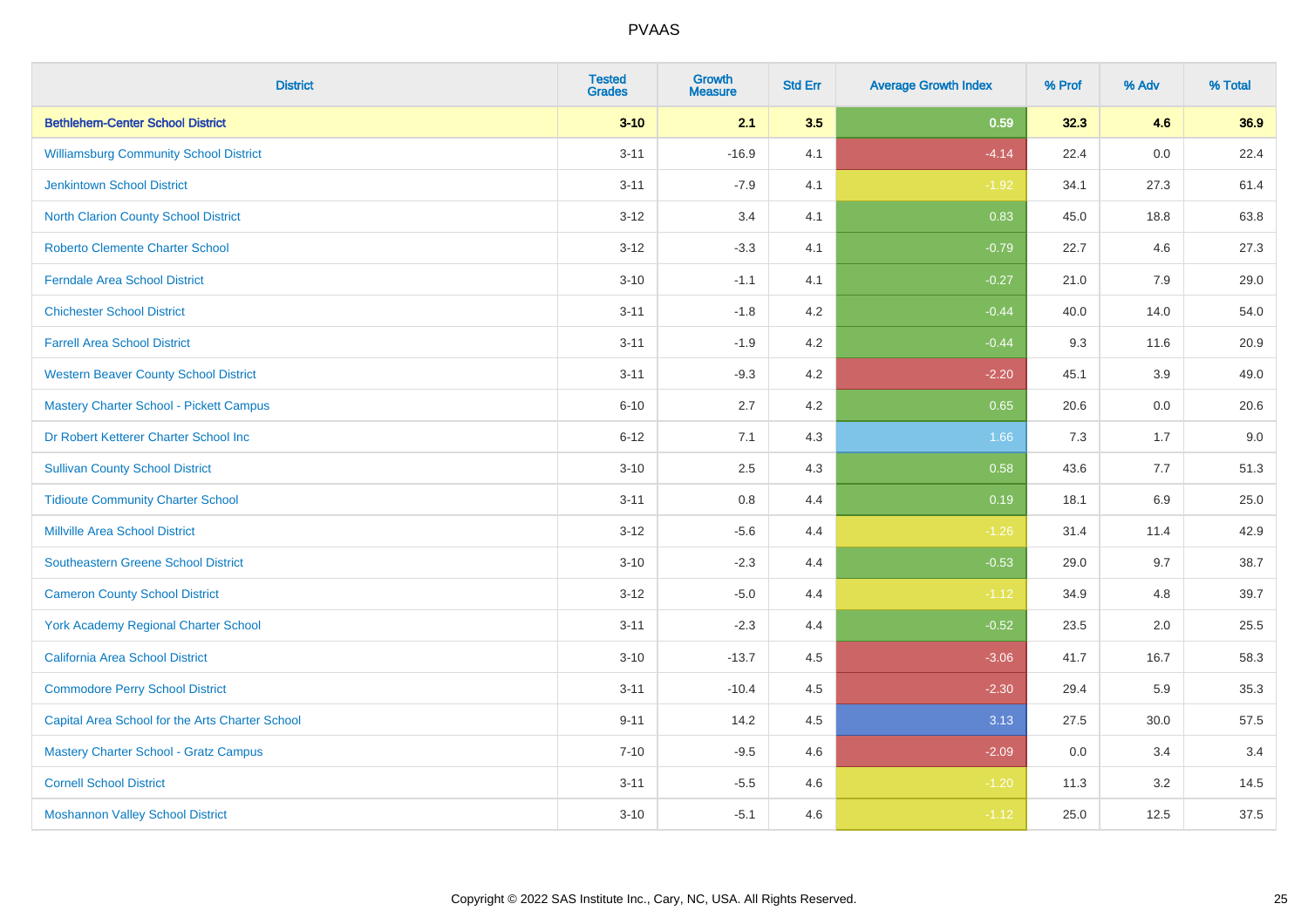| <b>District</b>                                 | <b>Tested</b><br><b>Grades</b> | <b>Growth</b><br><b>Measure</b> | <b>Std Err</b> | <b>Average Growth Index</b> | % Prof | % Adv   | % Total |
|-------------------------------------------------|--------------------------------|---------------------------------|----------------|-----------------------------|--------|---------|---------|
| <b>Bethlehem-Center School District</b>         | $3 - 10$                       | 2.1                             | 3.5            | 0.59                        | 32.3   | 4.6     | 36.9    |
| <b>Northern Potter School District</b>          | $3-12$                         | 6.8                             | 4.6            | 1.48                        | 30.6   | 11.1    | 41.7    |
| <b>Avella Area School District</b>              | $3 - 12$                       | 1.6                             | 4.7            | 0.34                        | 34.8   | 7.2     | 42.0    |
| <b>Hanover Area School District</b>             | $3 - 11$                       | $-14.7$                         | 4.7            | $-3.13$                     | 12.1   | $3.0\,$ | 15.2    |
| <b>Forbes Road School District</b>              | $3 - 11$                       | $-11.5$                         | 4.7            | $-2.43$                     | 23.1   | 10.3    | 33.3    |
| <b>Forest Area School District</b>              | $3 - 11$                       | $-1.8$                          | 4.7            | $-0.37$                     | 18.9   | 15.1    | 34.0    |
| <b>Evergreen Community Charter School</b>       | $6 - 11$                       | $-1.1$                          | 4.7            | $-0.23$                     | 34.6   | 26.9    | 61.5    |
| <b>Fannett-Metal School District</b>            | $3 - 11$                       | $-22.3$                         | 4.8            | $-4.65$                     | 16.4   | 6.6     | 23.0    |
| <b>Tulpehocken Area School District</b>         | $3-12$                         | 1.0                             | 4.9            | 0.20                        | 11.5   | 23.1    | 34.6    |
| <b>Clairton City School District</b>            | $3 - 11$                       | $-1.6$                          | 5.0            | $-0.32$                     | 3.8    | 0.5     | 4.4     |
| <b>Harmony Area School District</b>             | $3 - 10$                       | $-5.7$                          | 5.0            | $-1.13$                     | 33.3   | 0.0     | 33.3    |
| <b>Keystone Education Center Charter School</b> | $3 - 12$                       | $-6.5$                          | 5.1            | $-1.28$                     | 0.0    | 0.0     | 0.0     |
| <b>Upper Dauphin Area School District</b>       | $3 - 11$                       | 16.5                            | 5.1            | 3.26                        | 37.5   | 26.8    | 64.3    |
| <b>Oswayo Valley School District</b>            | $3 - 12$                       | 9.9                             | 5.1            | 1.93                        | 26.5   | 44.1    | 70.6    |
| <b>Claysburg-Kimmel School District</b>         | $3 - 11$                       | $-1.2$                          | 5.2            | $-0.22$                     | 5.0    | 0.0     | $5.0$   |
| <b>Galeton Area School District</b>             | $3 - 11$                       | 5.4                             | 5.4            | 1.01                        | 33.3   | 22.2    | 55.6    |
| <b>Valley Grove School District</b>             | $3 - 10$                       | $-4.0$                          | 5.5            | $-0.72$                     | 68.4   | 15.8    | 84.2    |
| <b>Shanksville-Stonycreek School District</b>   | $3 - 10$                       | $-8.6$                          | 5.5            | $-1.55$                     | 17.6   | 23.5    | 41.2    |
| People For People Charter School                | $3 - 12$                       | 6.4                             | 5.6            | 1.15                        | 2.4    | 0.0     | 2.4     |
| <b>Monessen City School District</b>            | $3 - 10$                       | $-3.9$                          | 5.6            | $-0.69$                     | 21.0   | 10.5    | 31.6    |
| Urban Pathways 6-12 Charter School              | $6 - 11$                       | $-4.1$                          | 5.7            | $-0.72$                     | 0.0    | 0.0     | 0.0     |
| Mastery Charter School - Thomas Campus          | $3 - 10$                       | 7.9                             | 5.7            | 1.39                        | 12.5   | 0.0     | 12.5    |
| <b>Keystone School District</b>                 | $3 - 11$                       | 7.8                             | 5.7            | 1.37                        | 35.0   | 45.0    | 80.0    |